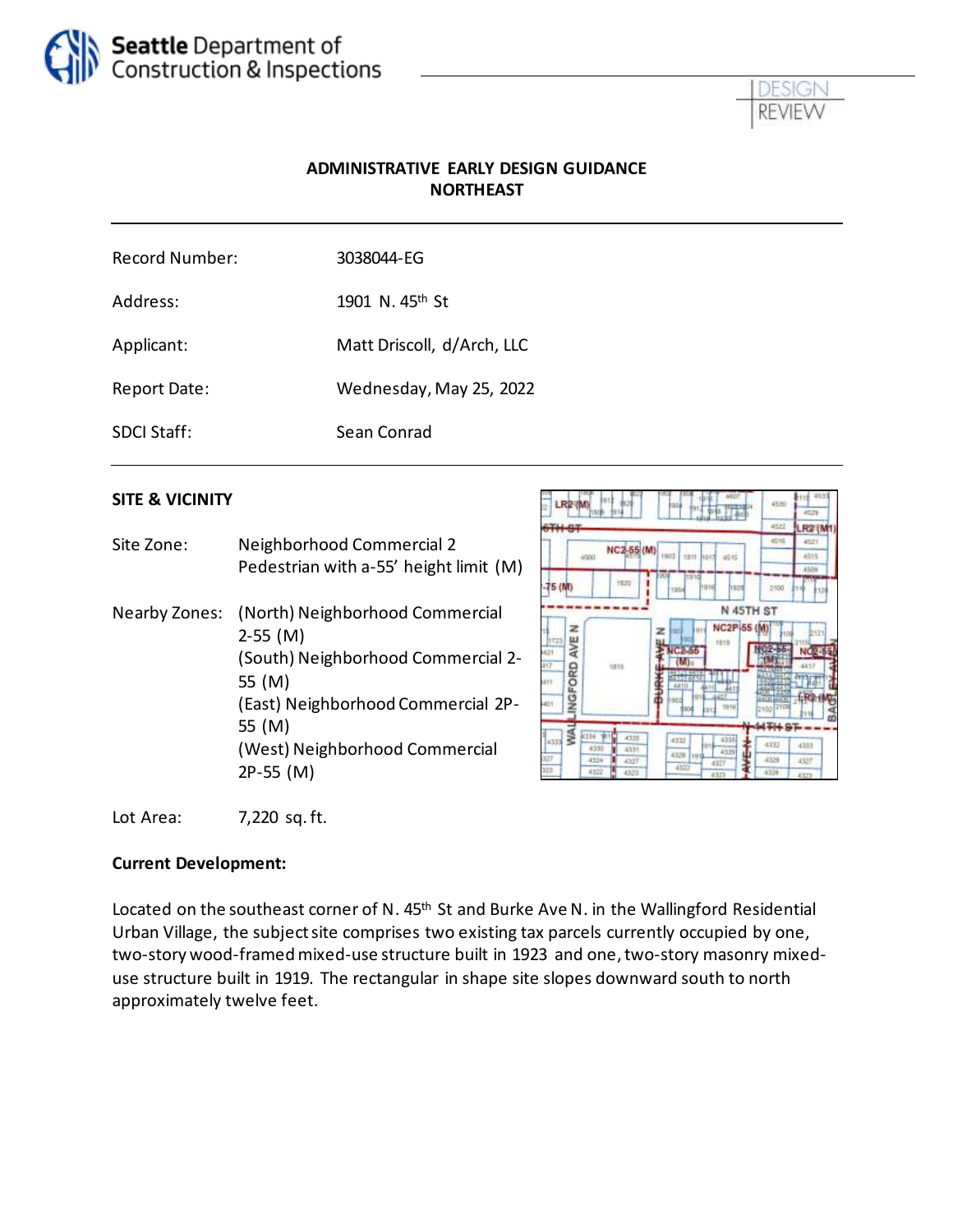### **Surrounding Development and Neighborhood Character:**

Adjacent to the site are commercial structures to the north and east, a single-family residence to the south, and historic City Landmark structure Wallingford Center to the west. The immediate vicinity is comprised of commercial, office, and multifamily residential uses on the blocks adjacent to N 45<sup>th</sup> St, transitioning to predominantly single-family residential areas to the north and south. North 45<sup>th</sup> St is a minor arterial and commercial corridor providing east-west circulation across the area. Historic City Landmark structure Lincoln High School, Hamilton International Middle School, and Wallingford Playfield occupy blocks to the southwest. Meridian Playground is located to the northeast.

Structures along the commercial corridor are lowrise, ranging from one to four stories in height, with many dating from the early 1900s. North 45<sup>th</sup> St is characterized by a strong street edge and commercial presence, articulated by large ground-level glazing, bright signage and awnings, and prominent entries. Structures commonly have a simple material and color palette which includes masonry and neutral tones. Along Burke Ave N, a strong street edge at the northern end of the block gives way to a residential streetscape moving south. Residential buildings are set back from the street and are elevated above the public right-of-way. The Wallingford Center is set back from Burke Ave N and buffered by landscaping and a surface parking lot. Pedestrian circulation is prioritized along both streets with protected sidewalks and neat rows of street trees.

The area was rezoned from Neighborhood Commercial 2P-40 to Neighborhood Commercial 2P-55 (M) on April 19, 2019. Portions of Wallingford have experienced a development trend in recent years of older lowrise structures being replaced by midrise mixed-use and multifamily residential buildings. Multiple projects in the vicinity are currently in review or under construction for proposed development including 4421 Wallingford Ave N, 4701 Wallingford Ave N, and 1208 N. Allen Pl.

### **Access:**

Pedestrian access is provided by N. 45<sup>th</sup> Street and Burke Avenue N. Vehicle access is from Burke Avenue N.

### **Environmentally Critical Areas:**

No mapped environmentally critical areas are located on the subject site.

#### **PROJECT DESCRIPTION**

Administrative Design Review for a 5-story, 36-unit apartment building with retail. Parking for 12 vehicles proposed.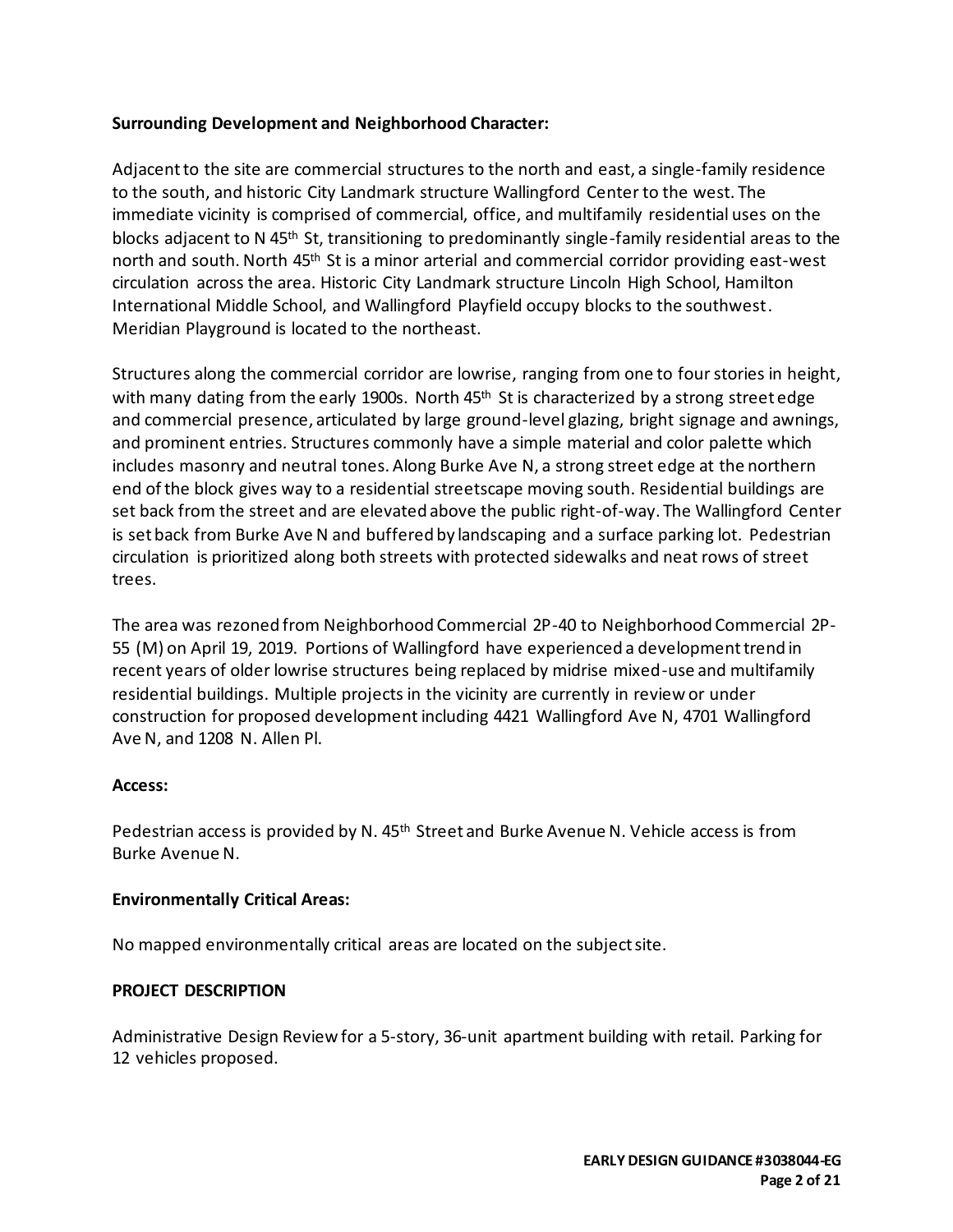The design packet includes materials that are available online by entering the record number at this website:

[http://www.seattle.gov/DPD/aboutus/news/events/DesignReview/SearchPastReviews/default.](http://www.seattle.gov/DPD/aboutus/news/events/DesignReview/SearchPastReviews/default.aspx) [aspx](http://www.seattle.gov/DPD/aboutus/news/events/DesignReview/SearchPastReviews/default.aspx)

The packet is also available to view in the file, by contacting the Public Resource Center at SDCI:

**Mailing Public Resource Center Address:** 700 Fifth Ave., Suite 2000 P.O. Box 34019 Seattle, WA 98124-4019

**Email:** [PRC@seattle.gov](mailto:PRC@seattle.gov)

### **ADMINISTRATIVE EARLY DESIGN GUIDANCE May 18, 2022**

### **PUBLIC COMMENT**

SDCI staff received the following design related comments:

Massing comments:

- Felt the curved corner of Option 1 does not reflect the neighborhood architecture or scale.
- Stated that Option 2 has too little articulation on the building façade and at street level.
- Felt Option 3 offers articulation and street level interest.
- Concerned the mansard roof of Option 3 is not reflective of the neighborhood, however appreciated the effort to reduce the vertical massing.
- Advocated increasing the building height.
- Preferred massing option 3.
- Opposed to the mansard roof.
- Concerned the proposed five-story building height is disproportionate considering the surrounding neighborhood scale.
- Set the top floor back 10 feet from the main building façade along N 45th Street.

Street level comments:

- Encouraged including multiple small commercial spaces at ground level as opposed to one large commercial space.
- Discouraged live/work units facing 45<sup>th</sup> St.
- Encouraged more interesting landscaping which offer seasonal interest and native plants and trees.
- Urged the design to engage the community and have sitting areas and welcoming business spaces.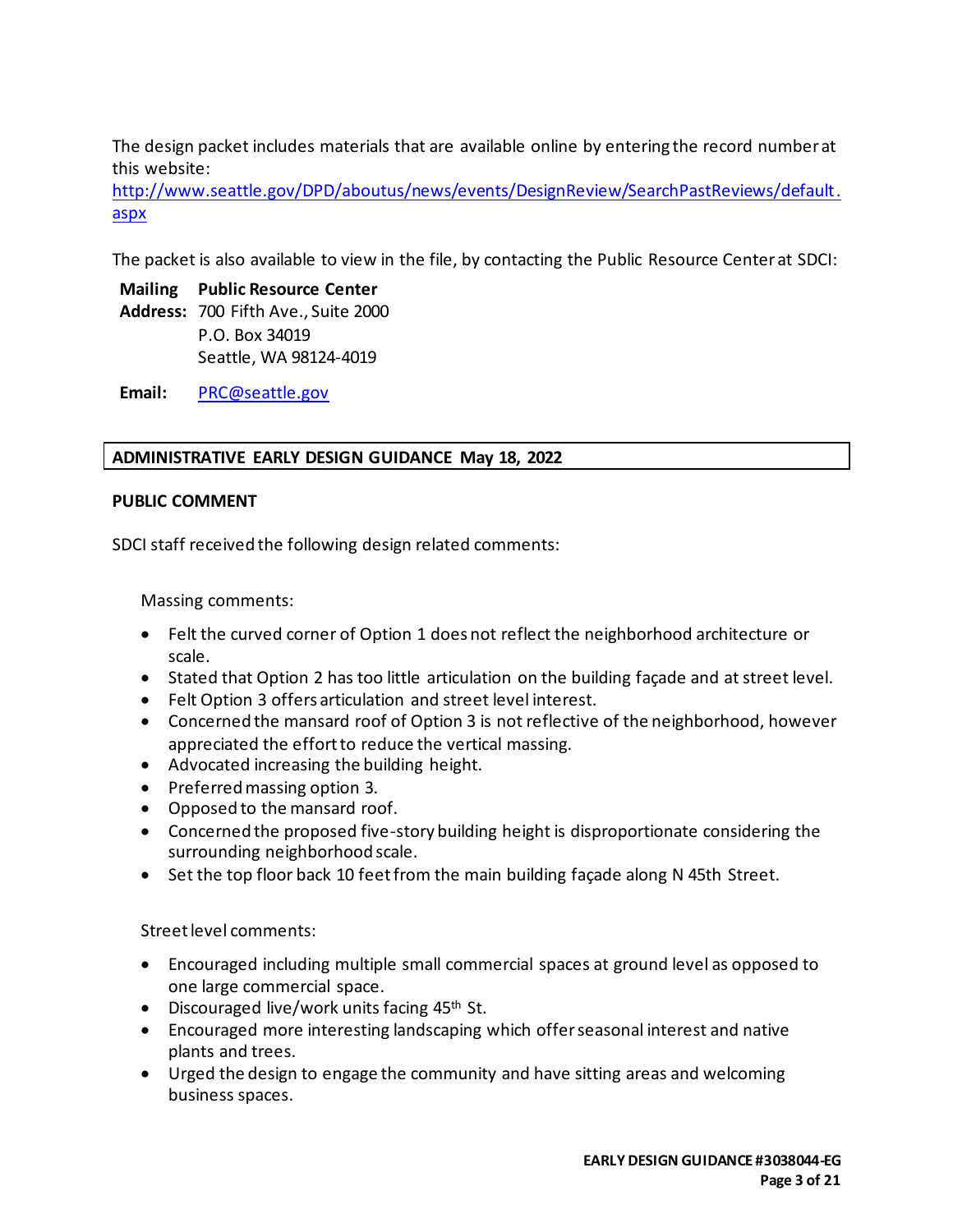- Stated the overhang over the street should be functional and provide weather protection.
- Favored widening the sidewalks.
- Requested more information about solid waste staging and collection.
- Advocated for safe, visible vehicle ingress and egress.
- Supported taking vehicle access from Burke.
- Advocated preserving the existing street trees, especially the Exceptional Lawson Cypress along Burke.
- Create a small plaza along the west façade from the corner to the main building entrance.

Building façade comments:

- Suggested the building façade be interesting and engaging to pedestrians.
- Opined the cookie-cutter design is missing a unique element such as boxing in the balconies or extruding out the windows.
- Opined the projecting balconies will increase the perception of size and mass to the pedestrian, especially at the corner.

Other design related comments:

- Supported the proposed development.
- Pleased with the proposed mixed-use building type.
- Suggested setting back the upper level and adding a green roof or patio area.
- Opined the corner balconies would make the corner feel less public.
- Favored integrating the brick building into the new building to preserve some of Wallingford's historic feel.
- Preferred an interesting and memorable design which reflects the quirky, historic, and artistic Wallingford neighborhood character.
- Unsupportive of the proposed development.
- Requested setbacks at the corner to create a gathering space and height setbacks to reduce shade impacts.
- Requested the structure reflect the historic context of the Wallingford neighborhood.
- Discouraged the use of fiber cement in favor of brick, stone, or wood materials.
- Distinguish tops from walls with cornices, parapets and overhangs.
- Illuminate distinctive features of the building: entries, signage, canopies and architectural detail.

SDCI received non-design related comments concerning displacement, parking, rental affordability, density, community engagement, construction impacts, infrastructure, pedestrian safety, and historic preservation.

One purpose of the design review process is for the City to receive comments from the public that help to identify feedback and concerns about the site and design concept, identify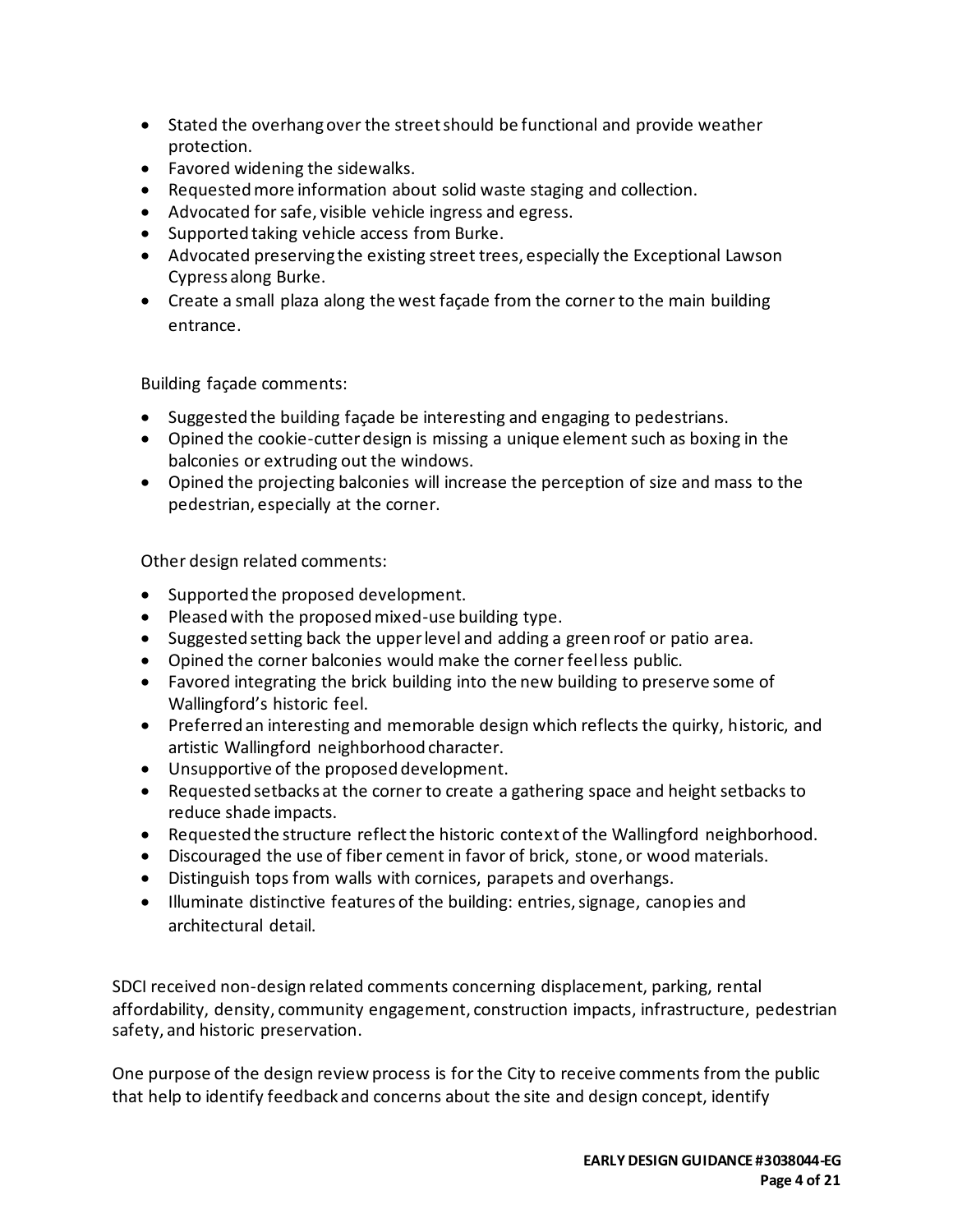applicable Seattle Design Guidelines and Neighborhood Design Guidelines of highest priority to the site and explore conceptual design, siting alternatives and eventual architectural design. Concerns with off-street parking, traffic and construction impacts are reviewed as part of the environmental review conducted by SDCI and are not part of this review.

All public comments submitted in writing for this project can be viewed using the following link and entering the record number-EG[: http://web6.seattle.gov/dpd/edms/](http://web6.seattle.gov/dpd/edms/)

### **PRIORITIES & RECOMMENDATIONS**

After visiting the site, considering the analysis of the site and context provided by the proponents, and hearing public comment, Staff providesthe following siting and design guidance.

### **ADMINISTRATIVE EARLY DESIGN GUIDANCE**

### **1. Design Concept, Architectural Composition and Massing:**

- a. Staff considered each design scheme (Alternatives 1, 2, and 3) and recommends the refinement of Alternative 3. In reviewing the three options, Alternative 3 provides an appropriate upper level reduction in massing along N. 45th Street and Burke Ave. N. by means of a mansard roof. This may be appropriate; however, mansard roof forms are not found in this area of Wallingford. Staff recommends two alternative fifth floor designs be provided in the recommendation packet. A mansard roof design and a design with the fifth floor setback along N. 45<sup>th</sup> Street a minimum of 10 feet to assist in reducing the perceived massing along the street. (DC2-A, Wallingford Supplemental Guidance  $DC2-I-i)$
- b. Staff supports the incorporation of balconies along N.  $45<sup>th</sup>$  Street and Burke Ave. N. This design feature should be carried through to the recommendation phase. (DC2-C)
- c. Staff is concerned that the projecting balconies at the building's corner do not enhance the pedestrian experience or add to the overall design of the building. This issue was also brought up in public comments. While balconies on the west and north facades are encouraged, staff recommends the applicant further study the treatment of the corner of the building and include these studies in the recommendation packet. This should include elevations with recessed balconies at the corner and a design without balconies. (Wallingford Supplemental Guidance CS2-III-v)
- d. Staff supports the applicant's intent to incorporate brick as a primary material at both the street level and upper floors. The introduction of brick will provide a durable street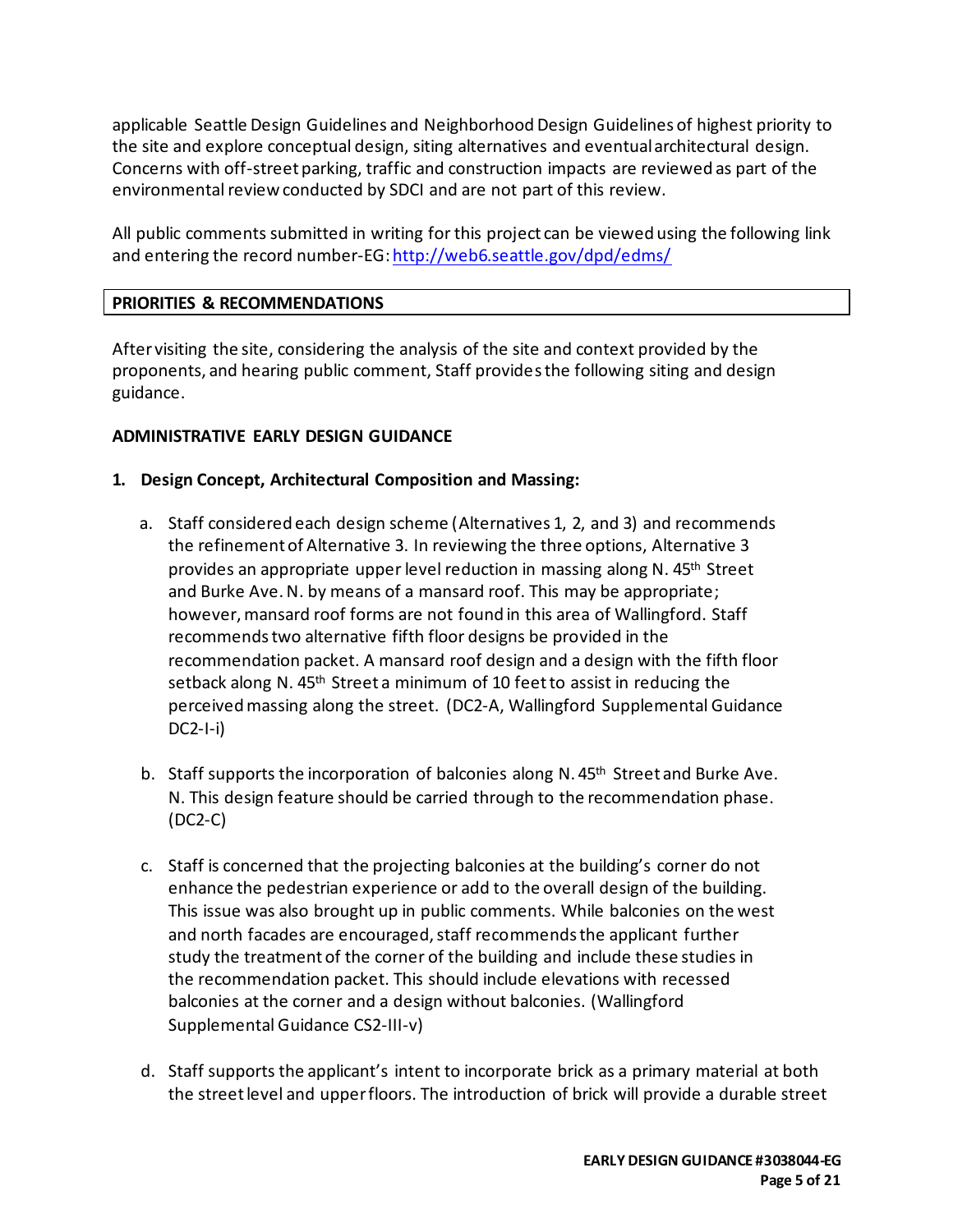level material and is in keeping with the existing character of the brick buildings in the neighborhood. (DC4-A)

e. Staff supports the incorporation of modulation (projecting bays) and secondary architectural elements(balconies) into the building's design. The emphasis of these elements should be carried through on the north and west facades. Due to the height of the proposed building and existing surrounding buildings, the east and south facades may be visible for some time. Therefore, the east and south facades, while not along a street front, will require attention and should incorporate both modulation and secondary architectural elements. These elements should be integrated into the facades, achieving an overall building design that is consistent and avoids a blank wall. (DC2-B-1, DC2-B-2, DC2-C)

### **2. Level 1 Floor Plan**

- a. While staff supports the general massing of Alternative 3, staff recommends the first level floor plan incorporate recessed commercial and residential entries, similar to the existing entries on the current building. Introducing a recessed entry sequence would be consistent with smaller commercial retail spaces along N. 45<sup>th</sup> Street. In addition, the recommendation packet will need to demonstrate how the residential entry is visually distinct from the commercial entries and include lobby details such as seating and mailbox locations. (PL3-A, Wallingford Supplemental Guidance PL3-II)
- b. With guidance to redesign the projecting balconies at the corner, the updated design should incorporate overhead weather protection. Staff recommends the overhead weather protection be located along N. 45<sup>th</sup> Street and wrap the building's corner, to continue along Burke Avenue N. (PL2-C, Wallingford Supplemental Guidance PL2-I-ii, PL2-I-iii)
- c. The location of the garage entry and trash/recycling room along Burke Ave. N. has the potential to create a blank wall devoid of the materials and secondary architectural elements that create an attractive design along the street. The recommendation packet will need to provide details of how both the garage entrance and trash/recycling room can be incorporated into the building's design to create an attractive street front. (DC1-C-2, DC1-C-4)
- d. Staff found the building's base out of context with the adjacent building to the east. Staff recommends further studies be provided in the recommendation packet to determine the appropriate height of the base of the building. This could include an increase in the first floor height or a two- story base that would appropriately tie into the context of the neighborhood. (CS3-A-1, Wallingford Supplemental Guidance CS3-I-i)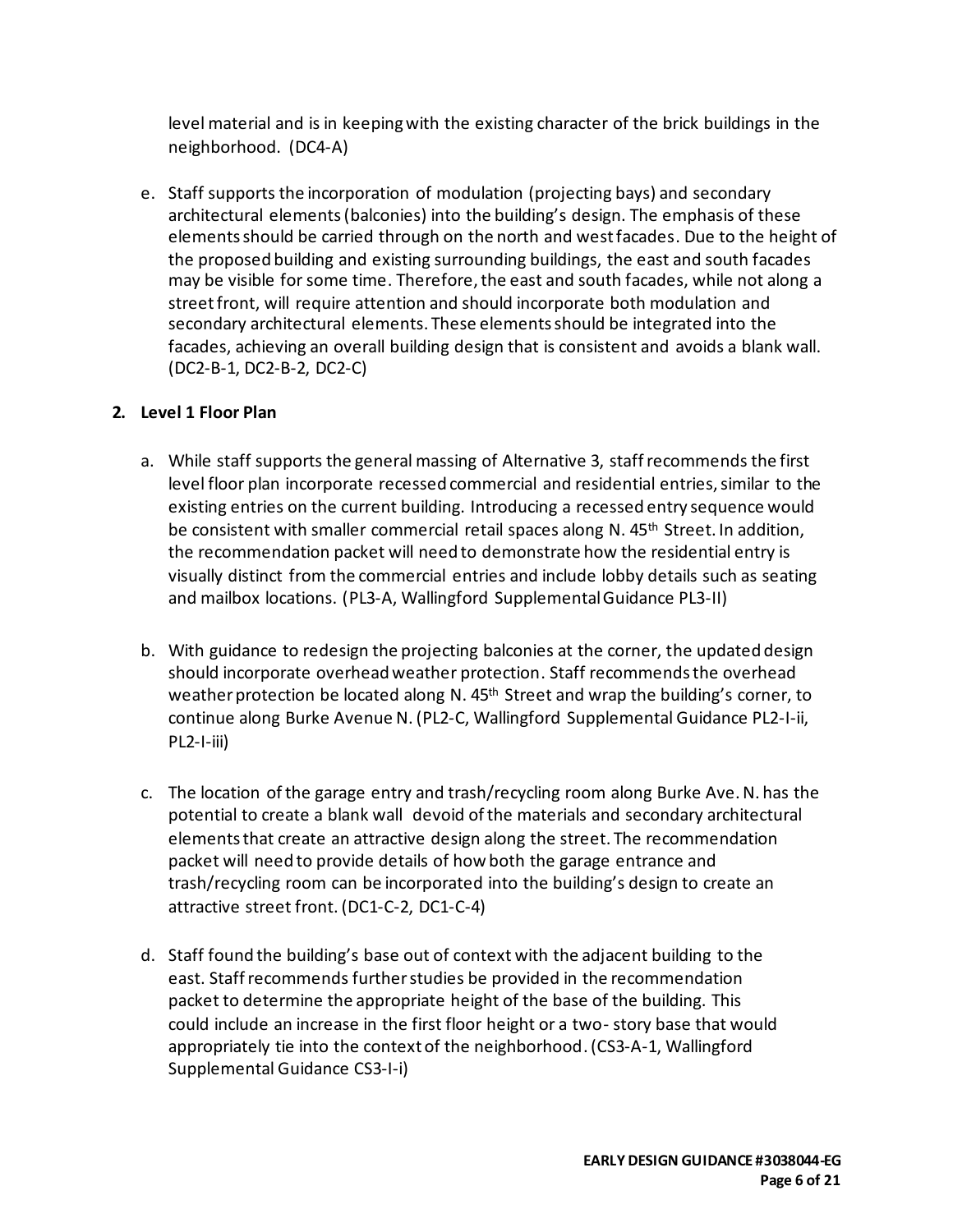### **DEVELOPMENT STANDARD DEPARTURES**

SDCI's preliminary recommendation on the requested departure(s) will be based on the departure's potential to help the project better meet these design guidelines priorities and achieve a better overall project design than could be achieved without the departure(s).

At the time of the EARLY DESIGN GUIDANCE review, no departures were requested.

### **DESIGN REVIEW GUIDELINES**

The Seattle Design Guidelines and Neighborhood Design Guidelines recognized by Staff as Priority Guidelines are identified above. All guidelines remain applicable and are summarized below. For the full text please visit the [Design Review website.](https://www.seattle.gov/dpd/aboutus/whoweare/designreview/designguidelines/default.htm)

# **CONTEXT & SITE**

**CS1 Natural Systems and Site Features: Use natural systems/features of the site and its surroundings as a starting point for project design.**

### **CS1-A Energy Use**

**CS1-A-1. Energy Choices:** At the earliest phase of project development, examine how energy choices may influence building form, siting, and orientation, and factor in the findings when making siting and design decisions.

## **CS1-B Sunlight and Natural Ventilation**

**CS1-B-1. Sun and Wind:** Take advantage of solar exposure and natural ventilation. Use local wind patterns and solar gain to reduce the need for mechanical ventilation and heating where possible.

**CS1-B-2. Daylight and Shading:** Maximize daylight for interior and exterior spaces and minimize shading on adjacent sites through the placement and/or design of structures on site.

**CS1-B-3. Managing Solar Gain:** Manage direct sunlight falling on south and west facing facades through shading devices and existing or newly planted trees.

## **CS1-C Topography**

**CS1-C-1. Land Form:** Use natural topography and desirable landforms to inform project design.

**CS1-C-2. Elevation Changes:** Use the existing site topography when locating structures and open spaces on the site.

## **CS1-D Plants and Habitat**

**CS1-D-1. On-Site Features:** Incorporate on-site natural habitats and landscape elements into project design and connect those features to existing networks of open spaces and natural habitats wherever possible. Consider relocating significant trees and vegetation if retention is not feasible.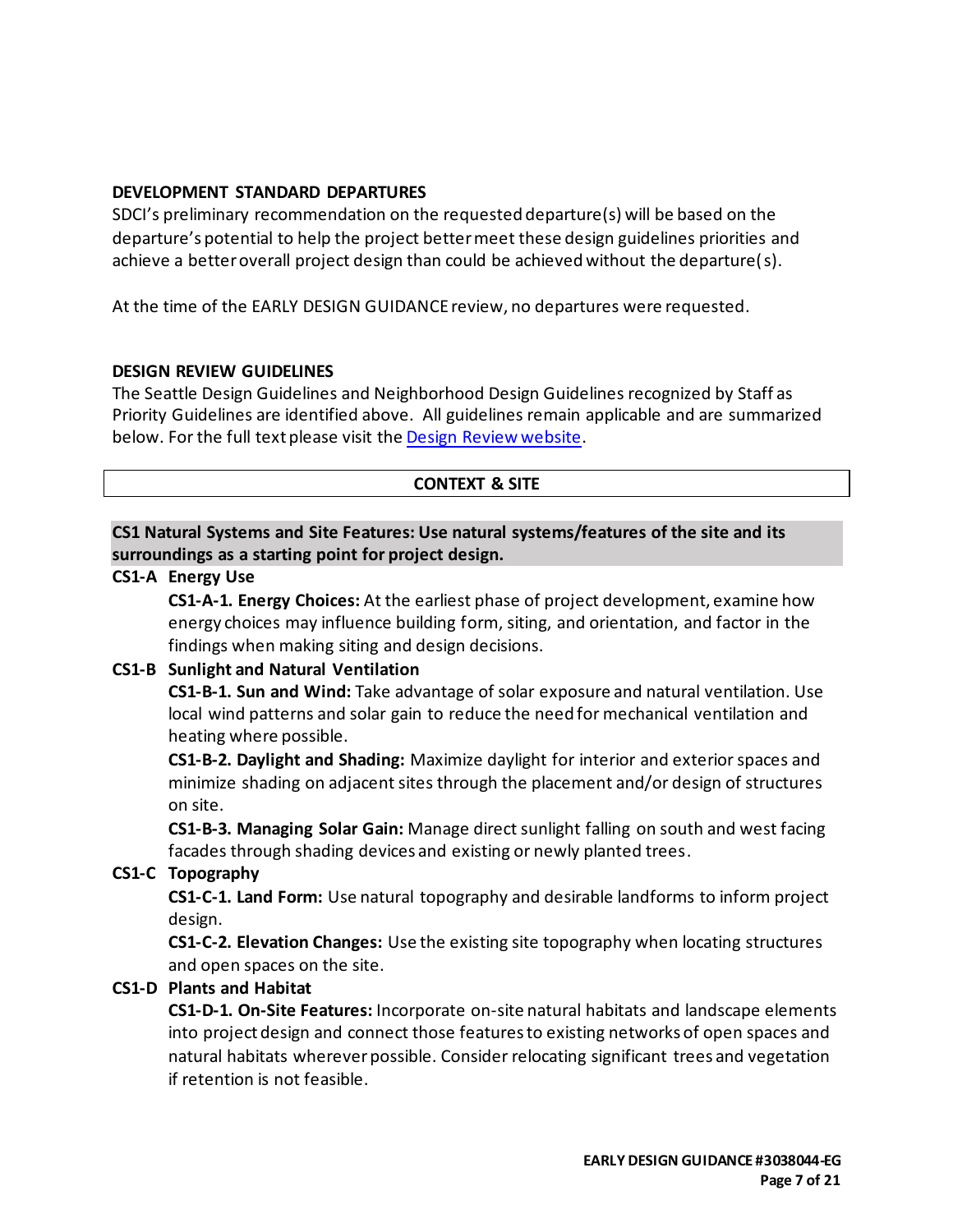**CS1-D-2. Off-Site Features:** Provide opportunities through design to connect to off-site habitats such as riparian corridors or existing urban forest corridors. Promote continuous habitat, where possible, and increase interconnected corridors of urban forest and habitat where possible.

# **CS1-E Water**

**CS1-E-1. Natural Water Features:** If the site includes any natural water features, consider ways to incorporate them into project design, where feasible **CS1-E-2. Adding Interest with Project Drainage:** Use project drainage systems as opportunities to add interest to the site through water-related design elements.

# *Wallingford Supplemental Guidance:*

# **CS1-I Landscape Design to Address Special Site Conditions**

**CS1-I-i. Take Advantage of On-site Conditions:** The landscape design should take advantage of special on-site conditions such as high-bank front yards, steep slopes, view corridors or existing significant trees and off-site conditions such as greenbelts, ravines, natural areas and boulevards.

**CS1-I-ii. Existing Trees:** Retain existing large trees wherever possible. The Design Review Board is encouraged to consider design departures that would allow retention of significant trees or to create new opportunities for large trees at grade.

**CS2 Urban Pattern and Form: Strengthen the most desirable forms, characteristics, and patterns of the streets, block faces, and open spaces in the surrounding area.**

# **CS2-A Location in the City and Neighborhood**

**CS2-A-1. Sense of Place:** Emphasize attributes that give a distinctive sense of place. Design the building and open spaces to enhance areas where a strong identity already exists, and create a sense of place where the physical context is less established. **CS2-A-2. Architectural Presence:** Evaluate the degree of visibility or architectural presence that is appropriate or desired given the context, and design accordingly.

# **CS2-B Adjacent Sites, Streets, and Open Spaces**

**CS2-B-1. Site Characteristics:** Allow characteristics of sites to inform the design, especially where the street grid and topography create unusually shaped lots that can add distinction to the building massing.

**CS2-B-2. Connection to the Street:** Identify opportunities for the project to make a strong connection to the street and public realm.

**CS2-B-3. Character of Open Space:** Contribute to the character and proportion of surrounding open spaces.

**CS2-C Relationship to the Block**

**CS2-C-1. Corner Sites:** Corner sites can serve as gateways or focal points; both require careful detailing at the first three floors due to their high visibility from two or more streets and long distances.

**CS2-C-2. Mid-Block Sites:** Look to the uses and scales of adjacent buildings for clues about how to design a mid-block building. Continue a strong street-edge and respond to datum lines of adjacent buildings at the first three floors.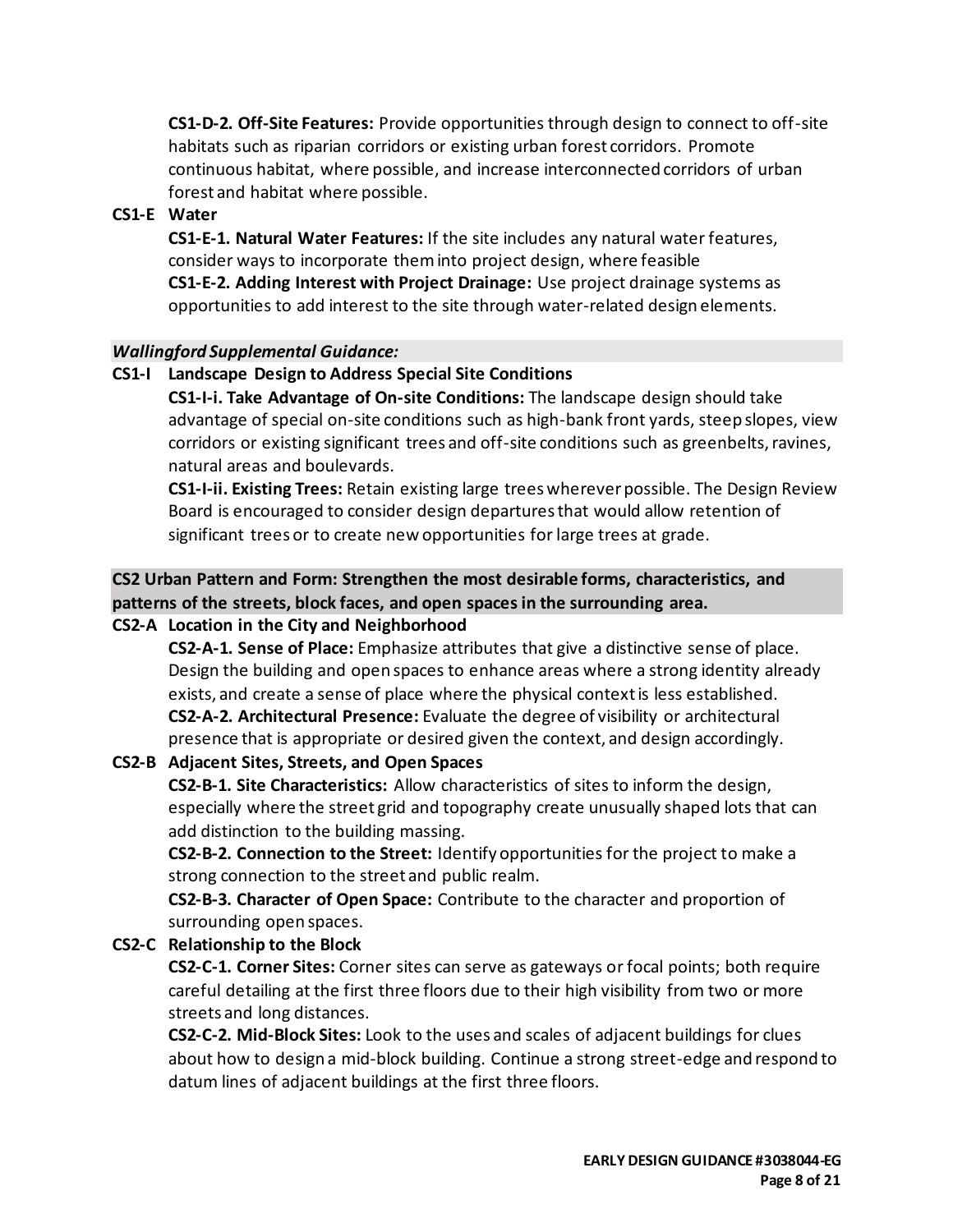**CS2-C-3. Full Block Sites:** Break up long facades of full-block buildings to avoid a monolithic presence. Provide detail and human scale at street-level, and include repeating elements to add variety and rhythm to the façade and overall building design.

# **CS2-D Height, Bulk, and Scale**

**CS2-D-1. Existing Development and Zoning:** Review the height, bulk, and scale of neighboring buildings as well as the scale of development anticipated by zoning for the area to determine an appropriate complement and/or transition.

**CS2-D-2. Existing Site Features:** Use changes in topography, site shape, and vegetation or structures to help make a successful fit with adjacent properties.

**CS2-D-3. Zone Transitions:** For projects located at the edge of different zones, provide an appropriate transition or complement to the adjacent zone(s). Projects should create a step in perceived height, bulk and scale between the anticipated development potential of the adjacent zone and the proposed development.

**CS2-D-4. Massing Choices:** Strive for a successful transition between zones where a project abuts a less intense zone.

**CS2-D-5. Respect for Adjacent Sites:** Respect adjacent properties with design and site planning to minimize disrupting the privacy of residents in adjacent buildings.

## *Wallingford Supplemental Guidance:*

**CS2-I Responding to Site Characteristics**

**CS2-I-i. Upper-level Setbacks:** Upper level building setbacks and setbacks along the building base are encouraged to help minimize shadow impacts on public sidewalks. **CS2-I-ii. Solar Exposure:** Design public and private outdoor spaces to take advantage of sun exposure.

**CS2-I-iii. View Corridors:** Development along North 45th Street, Stone Way North and other north-south streets south of North 40th Street with water, mountain and skyline views should use setbacks to complement and preserve such views from public rightsof-way.

# **CS2-II Streetscape Compatibility**

**CS2-II-i. Reinforce Street front Elements:** Visually reinforce the existing street storefronts by placing horizontal or vertical elements in a line corresponding with the setbacks and façade elements of adjacent building fronts. These could include trees, columns, windows, planters, benches, overhead weather protection, cornices or other building features.

**CS2-II-ii. Special Paving Materials:** Visually reinforce the existing street wall by using paving materials that differentiate the setback area from the sidewalk

# **CS2-III Corner Lots**

**CS2-III-i. Corner Orientation:** Buildings on corner lots should be oriented to the corner. Parking and vehicle access should be located away from the corner.

**CS2-III-ii. Neighborhood Gateways:** Provide definition, as described in CS2.C.2, at gateways to Wallingford (North 45th Street and I-5; North 45th Street and Stone Way North; and Stone Way North and Bridge Way North). Redevelopment of lots at these intersections should include special features that signal and enhance the entrance to the Wallingford neighborhood including a tower, fountain, statue or other expression of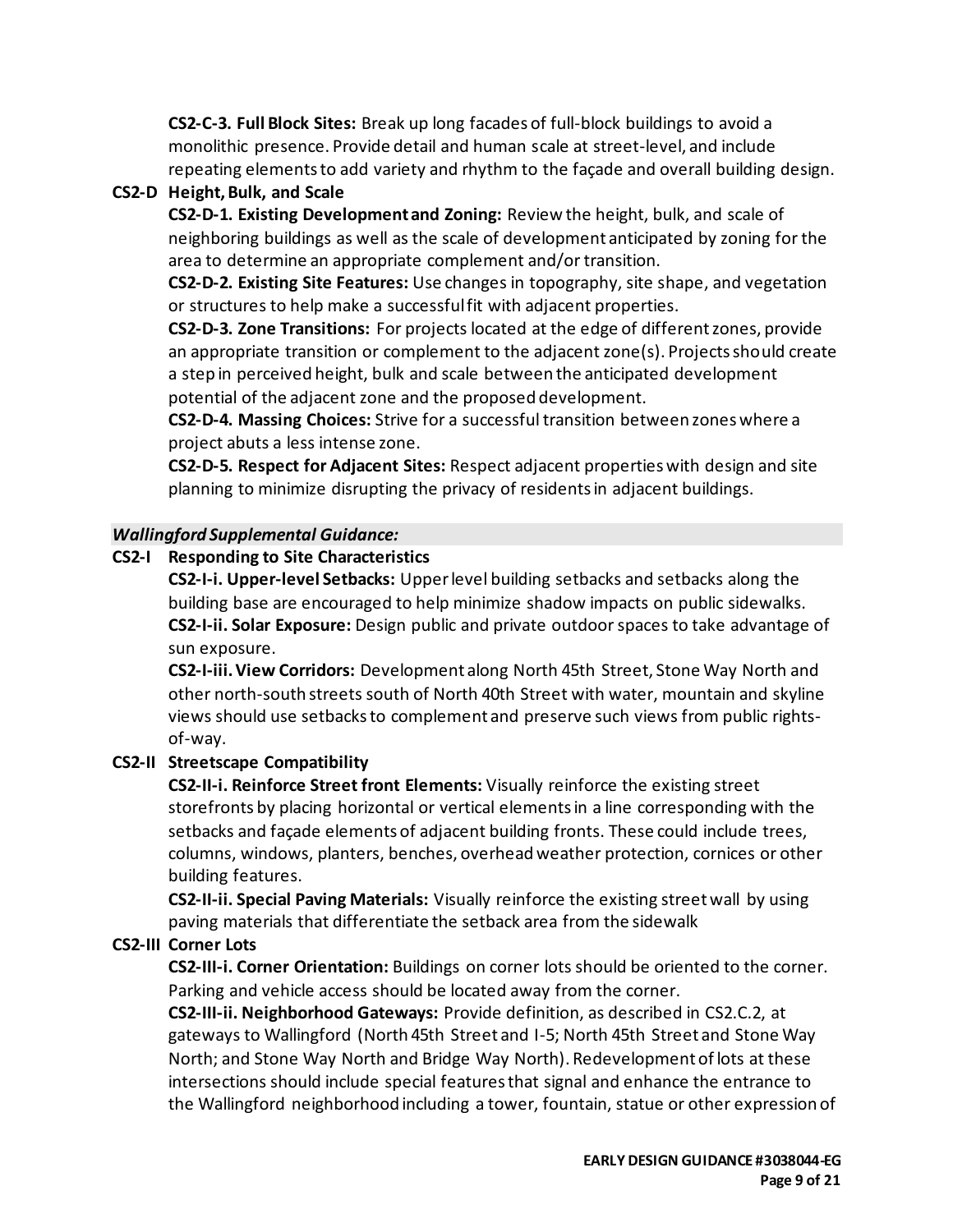local creativity that provides a physical transition for motorists and pedestrians and communicates "Welcome to Wallingford."

**CS2-III-iii. Intersection Definition:** Provide definition at other main intersections. **CS2-III-iv. Sidewalk Setbacks:** Developers are encouraged to propose larger setbacks to provide for wider sidewalks or plazas and to enhance view corridors at gateway intersections in consideration for departures from lot coverage or landscaping requirements.

**CS2-III-v. Corner Design Elements:** Typical corner developments should provide:

a. a main building entrance located at corner;

b. an entrance set back to soften corner and enhance pedestrian environment c. use of a hinge, bevel, notch, open bay or setback in the massing to reflect the special nature of the corner and draw attention to it. (Example: Julia's open bay with bevel.)

# **CS2-IV Height, Bulk and Scale Compatibility**

**CS2-IV-i. Rooflines:** Cornice and roof lines should respect the heights of surrounding structures.

**CS2-IV-ii. Residential Rooflines:** Traditional architectural features such as pitched roofs and gables are encouraged adjacent to single-family and low-rise zones.

**CS2-IV-iii. Upper-Level Setbacks:** To protect single-family zones, consider providing upper level setbacks to limit the visibility of floors that are above 30 feet.

**CS2-IV-iv. Building Modulation for Solar Access:** Consider dividing building into small masses with variation of building setbacks and heights in order to preserve views, sun and privacy of adjacent residential structures and sun exposure of public spaces, including streets and sidewalks.

**CS2-IV-v. Long Buildings:** For developments exceeding 180 feet in length, consider creating multiple structures with separate circulation cores.

**CS2-IV-vi. Color Schemes to Reduce Visual Bulk:** Color schemes should help reduce apparent size and bulk of buildings and provide visual interest. White, off-white and pinky-beige buff on portions of buildings over 24 feet tall is discouraged.

**CS2-IV-vii. Height Modulation:** Consider additional setbacks, modulation and screening to reduce the bulk where there are abrupt changes, which increase the relative height above grade along the street or between zones.

**CS2-IV-viii. Public Viewsheds:** Be sensitive to public views on North 45th Street, Stone Way North and north-south avenues south of North 40th Street:

a. Consider stepping back floors five feet per floor.

b. Notching or setbacks at corners of buildings or ground floors are encouraged.

# **CS3 Architectural Context and Character: Contribute to the architectural character of the neighborhood.**

# **CS3-A Emphasizing Positive Neighborhood Attributes**

**CS3-A-1. Fitting Old and New Together:** Create compatibility between new projects, and existing architectural context, including historic and modern designs, through building articulation, scale and proportion, roof forms, detailing, fenestration, and/or the use of complementary materials.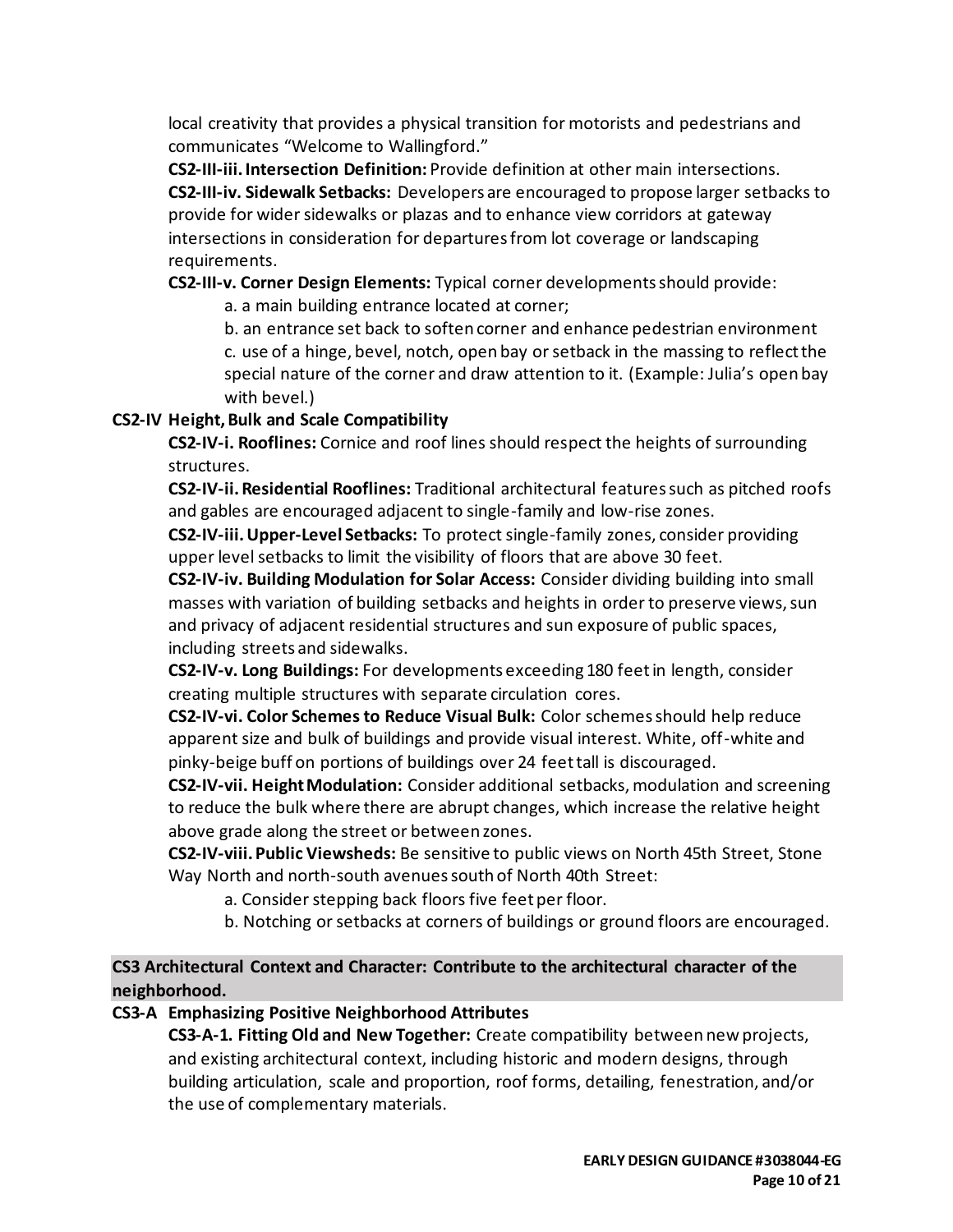**CS3-A-2. Contemporary Design:** Explore how contemporary designs can contribute to the development of attractive new forms and architectural styles; as expressed through use of new materials or other means.

**CS3-A-3. Established Neighborhoods:** In existing neighborhoods with a well-defined architectural character, site and design new structures to complement or be compatible with the architectural style and siting patterns of neighborhood buildings.

**CS3-A-4. Evolving Neighborhoods:** In neighborhoods where architectural character is evolving or otherwise in transition, explore ways for new development to establish a positive and desirable context for others to build upon in the future.

## **CS3-B Local History and Culture**

**CS3-B-1. Placemaking:** Explore the history of the site and neighborhood as a potential placemaking opportunity. Look for historical and cultural significance, using neighborhood groups and archives as resources.

**CS3-B-2. Historical/Cultural References:** Reuse existing structures on the site where feasible as a means of incorporating historical or cultural elements into the new project.

# *Wallingford Supplemental Guidance:*

# **CS3-I Architectural Context**

**CS3-I-i. Complement positive existing character:** Complement or respond to nearby pre- World War II structures. Traditional early 20th Century commercial structures are primarily one story.

**CS3-I-ii. Contextual Design Approach:** New buildings should strive for a contextual approach to design. A contextual design approach is not intended to dictate a historicist approach, but rather one that is sensitive to surrounding noteworthy buildings elements.

## **CS3-I-iii. Building Base Design:**

a. Ground floors or bases immediately next to pedestrians should reflect a higher level of detail refinement and high quality materials.

b. Encourage transparent, open facades for commercial uses at street level (as an example, windows that cover between 50-80 percent of the ground floor façade area and begin approximately 24 to 30 inches above the sidewalk rather than continuing down to street level).

## **CS3-I-iv. Building Middle-floor Design:**

a. Mid-level building façade elements should be articulated to provide visual interest on a bay-by-bay scale. Architectural features should include: belt courses or horizontal bands to distinguish individual floors; change in materials and color and/or texture that enhance specific form elements or vertical elements of the building; a pattern of windows; and/or bay windows to give scale to the structure.

b. Consider using detail elements such as a cast stone, tile or brick pattern that respond to architectural features on existing buildings.

c. Consider using spacing and width of bays or pavilions to provide intervals in the façade to create scale elements similar to surrounding buildings.

## **CS3-I-v. Building Top-floor Design:**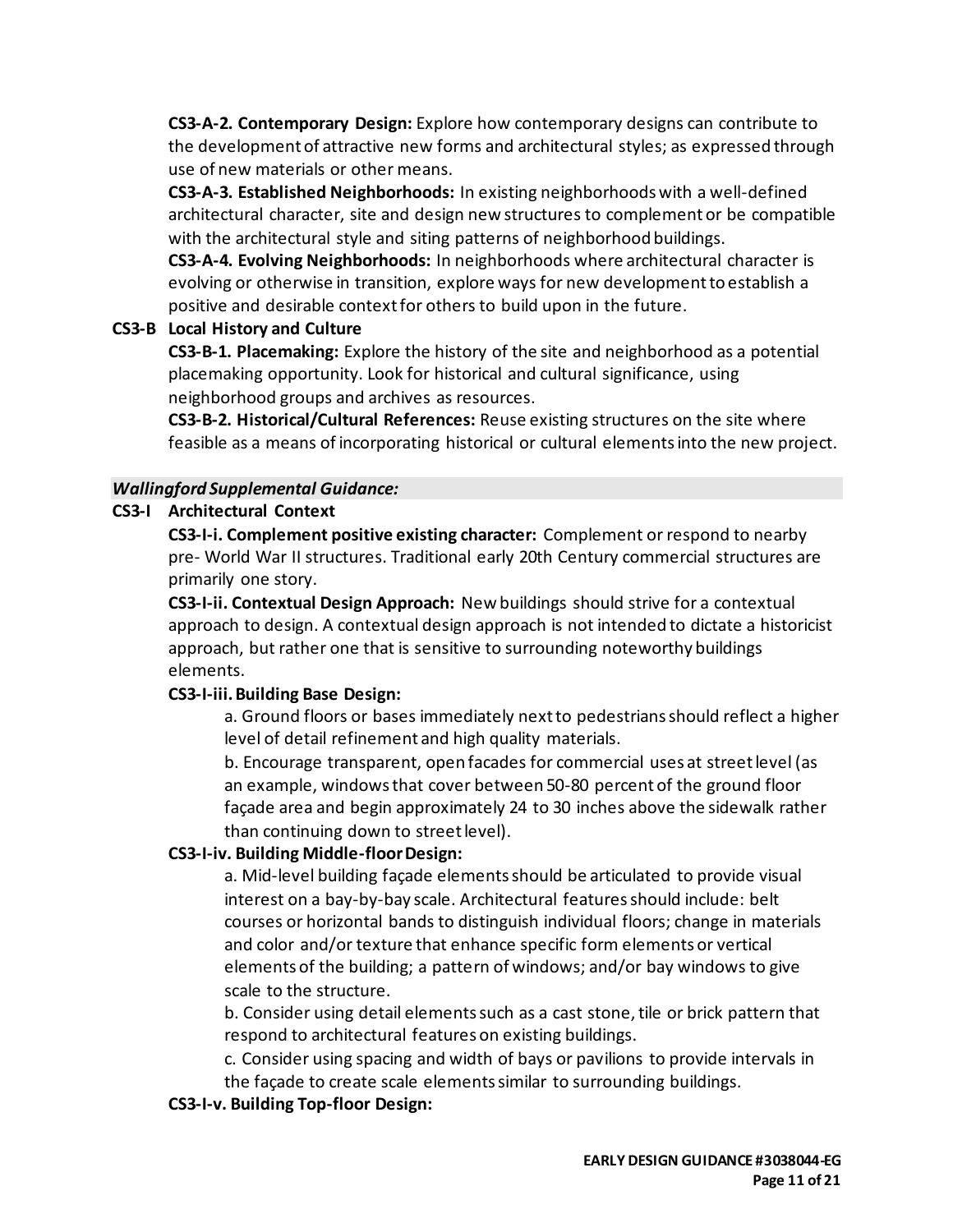a. Clearly distinguish tops of buildings from the façade walls by including detail elements consistent with the traditional neighborhood buildings such as steep gables with overhangs, parapets and cornices.

#### **PUBLIC LIFE**

## **PL1 Connectivity: Complement and contribute to the network of open spaces around the site and the connections among them.**

### **PL1-A Network of Open Spaces**

**PL1-A-1. Enhancing Open Space:** Design the building and open spaces to positively contribute to a broader network of open spaces throughout the neighborhood. **PL1-A-2. Adding to Public Life:** Seek opportunities to foster human interaction through an increase in the size and quality of project-related open space available for public life.

### **PL1-B Walkways and Connections**

**PL1-B-1. Pedestrian Infrastructure:** Connect on-site pedestrian walkways with existing public and private pedestrian infrastructure, thereby supporting pedestrian connections within and outside the project.

**PL1-B-2. Pedestrian Volumes:** Provide ample space for pedestrian flow and circulation, particularly in areas where there is already heavy pedestrian traffic or where the project is expected to add or attract pedestrians to the area.

**PL1-B-3. Pedestrian Amenities:**Opportunities for creating lively, pedestrian oriented open spaces to enliven the area and attract interest and interaction with the site and building should be considered.

## **PL1-C Outdoor Uses and Activities**

**PL1-C-1. Selecting Activity Areas:** Concentrate activity areas in places with sunny exposure, views across spaces, and in direct line with pedestrian routes.

**PL1-C-2. Informal Community Uses:** In addition to places for walking and sitting, consider including space for informal community use such as performances, farmer's markets, kiosks and community bulletin boards, cafes, or street vending.

**PL1-C-3. Year-Round Activity:** Where possible, include features in open spaces for activities beyond daylight hours and throughout the seasons of the year, especially in neighborhood centers where active open space will contribute vibrancy, economic health, and public safety.

**PL2 Walkability: Create a safe and comfortable walking environment that is easy to navigate and well-connected to existing pedestrian walkways and features.**

## **PL2-A Accessibility**

**PL2-A-1. Access for All:** Provide access for people of all abilities in a manner that is fully integrated into the project design. Design entries and other primary access points such that all visitors can be greeted and welcomed through the front door.

**PL2-A-2. Access Challenges:**Add features to assist pedestrians in navigating sloped sites, long blocks, or other challenges.

**PL2-B Safety and Security**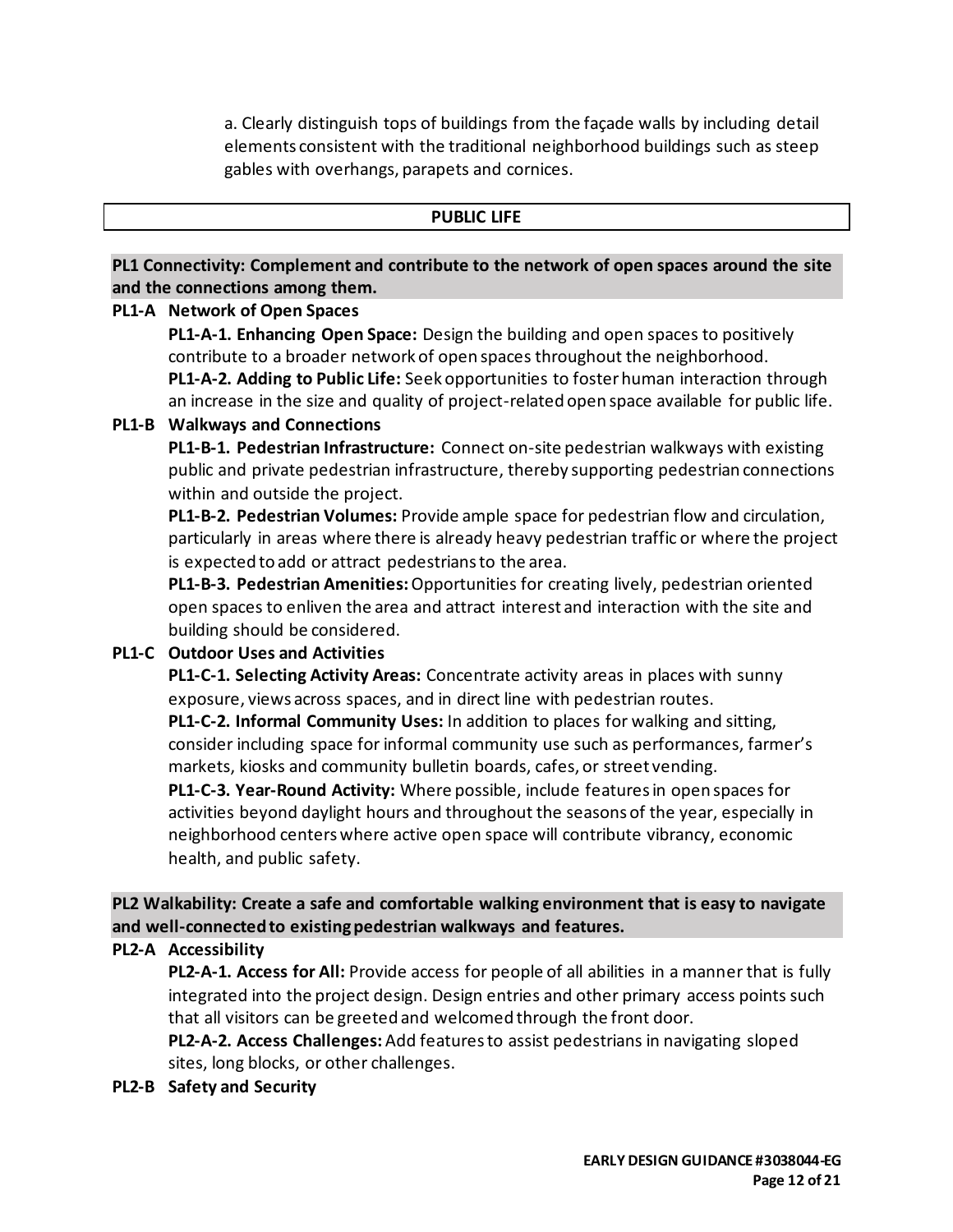**PL2-B-1. Eyes on the Street:** Create a safe environment by providing lines of sight and encouraging natural surveillance.

**PL2-B-2. Lighting for Safety:** Provide lighting at sufficient lumen intensities and scales, including pathway illumination, pedestrian and entry lighting, and/or security lights. **PL2-B-3. Street-Level Transparency:** Ensure transparency of street-level uses (for uses such as nonresidential uses or residential lobbies), where appropriate, by keeping views open into spaces behind walls or plantings, at corners, or along narrow passageways.

# **PL2-C Weather Protection**

**PL2-C-1. Locations and Coverage:** Overhead weather protection is encouraged and should be located at or near uses that generate pedestrian activity such as entries, retail uses, and transit stops.

**PL2-C-2. Design Integration:** Integrate weather protection, gutters and downspouts into the design of the structure as a whole, and ensure that it also relates well to neighboring buildings in design, coverage, or other features.

**PL2-C-3. People-Friendly Spaces:** Create an artful and people-friendly space beneath building.

# **PL2-D Wayfinding**

**PL2-D-1. Design as Wayfinding:** Use design features as a means of wayfinding wherever possible.

## *Wallingford Supplemental Guidance:*

## **PL2-I Pedestrian Open Spaces and Entrances**

**PL2-I -i. On-street Residential Entries:** Entries for residential uses on the street (rather than from the rear of the property) add to the activity on the street and allow for visual surveillance for personal safety.

**PL2-I-ii. Overhead Weather Protection:** Continuous, well-lighted, overhead weather protection is strongly encouraged to improve pedestrian comfort and to promote a sense of security.

## **PL2-I-iii. Overhead Design Features:**

a. the overall architectural concept of the building;

b. uses occurring within the building (such as entries and retail spaces) or in the adjacent streetscape environment (such as bus stops and intersections);

c. minimizing gaps in coverage, except to accommodate street trees;

d. drainage strategy keeps rainwater off the street-level façade and sidewalk;

e. relationship to architectural features and elements on adjacent development, especially if abutting a building of historic or noteworthy character;

f. the scale of the space defined by the height and depth of the weather protection;

g. the illumination of light colored undersides to increase security after dark.

# **PL2-II Blank Walls**

**PL2-II-i. Monotonous Facades:** Long, undifferentiated surfaces, facades or store frontages are strongly discouraged.

**PL2-II-ii. Blank Wall Treatments:** In situations where blank walls are necessary, encourage their enhancement with decorative patterns, murals or other treatment.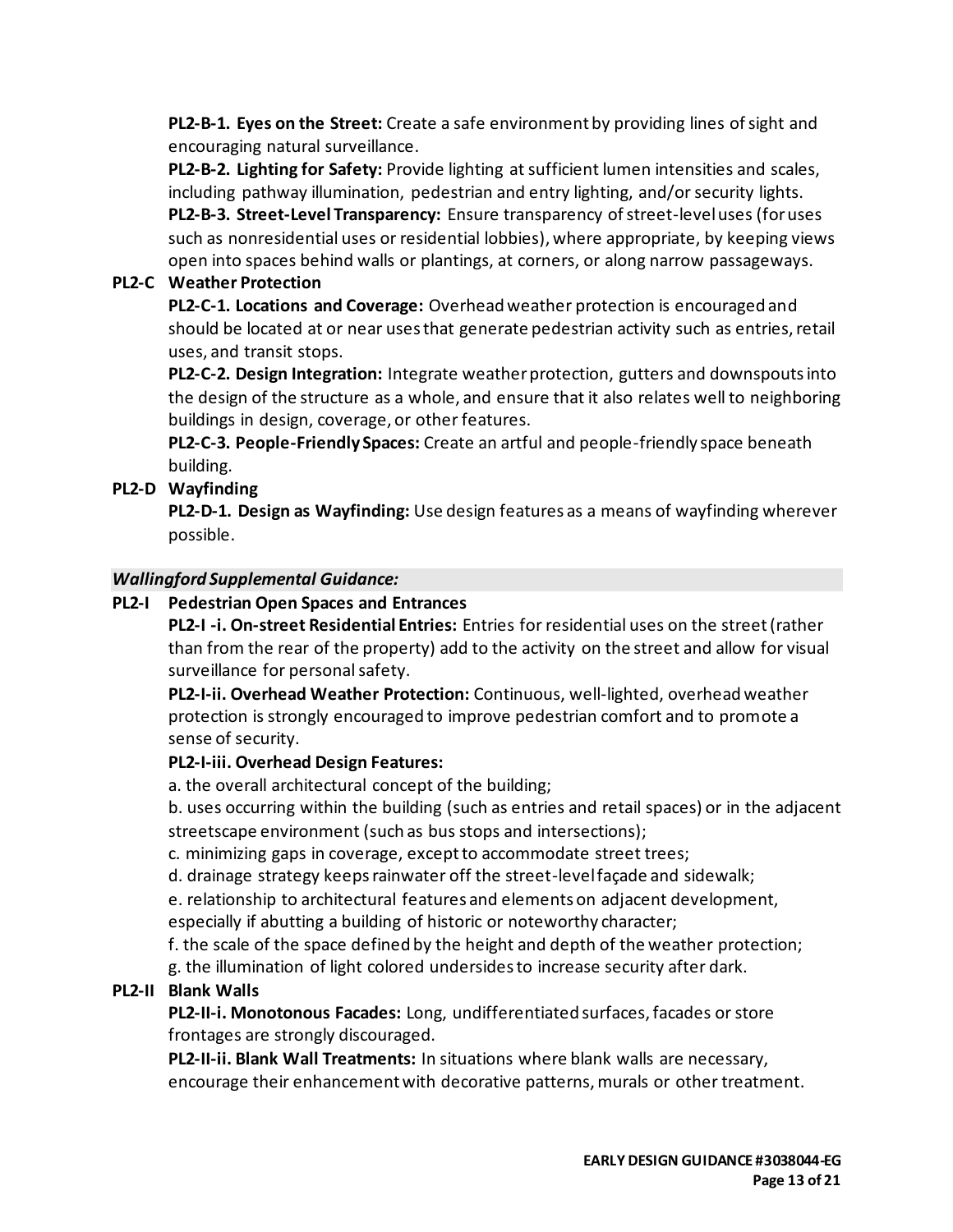**PL2-II-iii. Ground-level Transparency:** Locate and design ground floor windows to maximize transparency of commercial façade and attract pedestrian interest.

**PL2-II-iv. Large Windows;** Large windows that open to facilitate indoor-outdoor interaction with street are encouraged.

**PL2-II-v. Interior-wall Windows:** Windows on walls perpendicular to the street are encouraged.

# **PL2-III Personal Safety and Security**

**PL2-III-i. Solid Fencing:** In residential projects, discourage solid fences that reduce security and visual access from streets.

# **PL2-III-ii. Lighting:**

a. Encourage pedestrian-scale lighting, such as a 12- to 15-foot-high pole or bollard fixtures.

b. Consider installing lighting in display windows that illuminates the sidewalk.

c. Fixtures that produce glare or that spill light to adjoining sites, such as "wallpacks," are discouraged.

d. Installation of pedestrian light fixtures as part of a development's sidewalk improvements is strongly encouraged. The style of light fixture should be consistent with the preference identified by Wallingford through Seattle City Light's pedestrian lighting program.

# **PL3 Street-Level Interaction: Encourage human interaction and activity at the street-level with clear connections to building entries and edges.**

# **PL3-A Entries**

**PL3-A-1. Design Objectives:** Design primary entries to be obvious, identifiable, and distinctive with clear lines of sight and lobbies visually connected to the street. **PL3-A-2. Common Entries:** Multi-story residential buildings need to provide privacy and

security for residents but also be welcoming and identifiable to visitors. **PL3-A-3. Individual Entries:** Ground-related housing should be scaled and detailed appropriately to provide for a more intimate type of entry.

**PL3-A-4. Ensemble of Elements:** Design the entry as a collection of coordinated elementsincluding the door(s), overhead features, ground surface, landscaping, lighting, and other features.

# **PL3-B Residential Edges**

**PL3-B-1. Security and Privacy:** Provide security and privacy for residential buildings through the use of a buffer or semi-private space between the development and the street or neighboring buildings.

**PL3-B-2. Ground-level Residential:** Privacy and security issues are particularly important in buildings with ground-level housing, both at entries and where windows are located overlooking the street.

**PL3-B-3. Buildings with Live/Work Uses:** Maintain active and transparent facades in the design of live/work residences. Design the first floor so it can be adapted to other commercial use as needed in the future.

**PL3-B-4. Interaction:** Provide opportunities for interaction among residents and neighbors.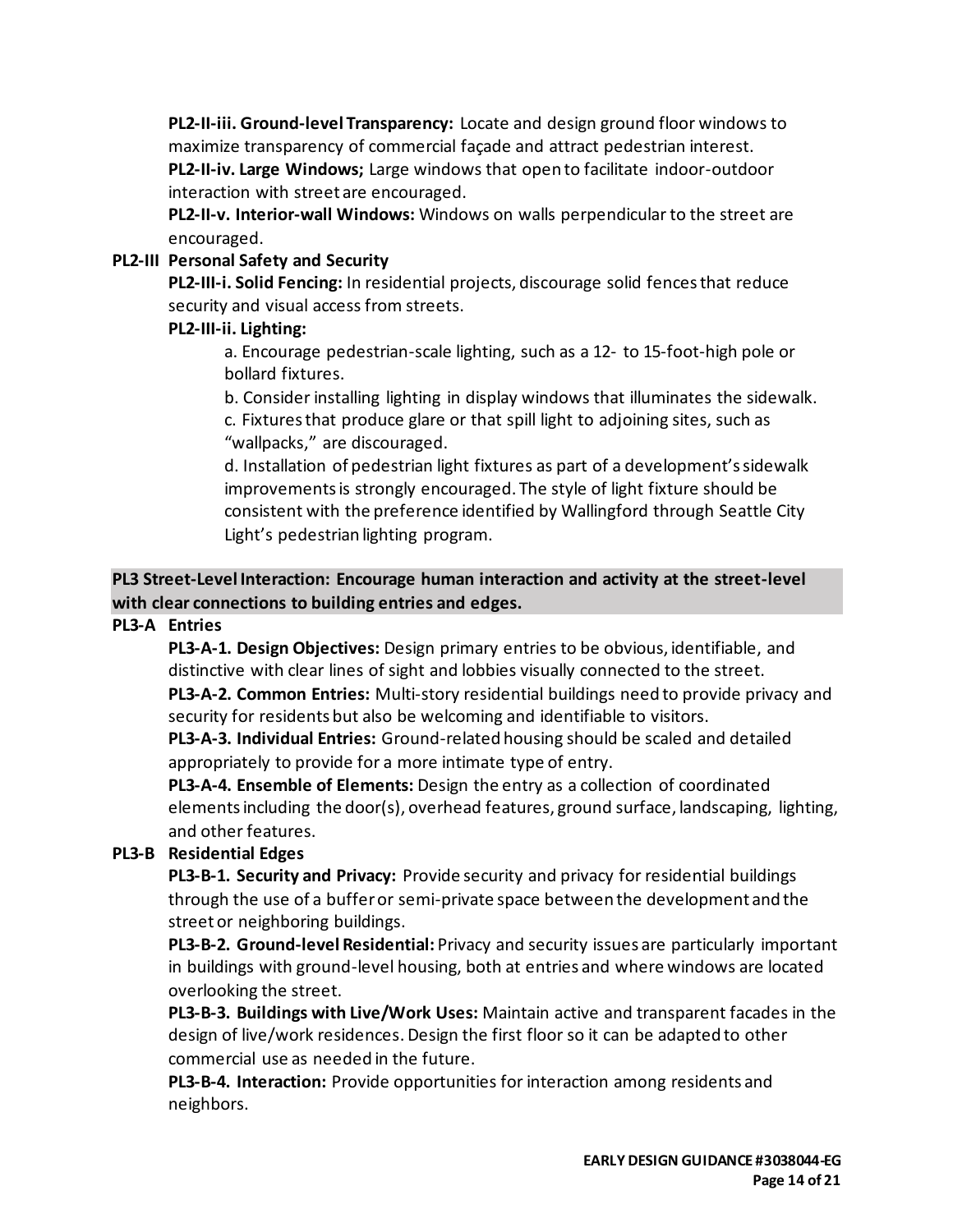## **PL3-C Retail Edges**

**PL3-C-1. Porous Edge:** Engage passersby with opportunities to interact visually with the building interior using glazing and transparency. Create multiple entries where possible and make a physical and visual connection between people on the sidewalk and retail activities in the building.

**PL3-C-2. Visibility:**Maximize visibility into the building interior and merchandise displays. Consider fully operational glazed wall-sized doors that can be completely opened to the street, increased height in lobbies, and/or special lighting for displays. **PL3-C-3. Ancillary Activities:** Allow space for activities such as sidewalk vending, seating, and restaurant dining to occur. Consider setting structures back from the street or incorporating space in the project design into which retail uses can extend.

### *Wallingford Supplemental Guidance:*

### **PL3-I Entrances Visible from the Street**

**PL3-I-i. Orient Entrances on NE 45th St and Stone Way N:** Primary business and residential entrances should be oriented to the commercial street.

## **PL3-II Human Activity**

**PL3-II-i. Setback for Sidewalk Width:** If not already required by code for new development, applicants are encouraged to increase the ground level setback in order to accommodate pedestrian traffic and amenity features, particularly along North 45<sup>th</sup> Street, where existing sidewalks tend to be too narrow.

**PL3-II-ii. Outdoor Activation:** Outdoor dining, indoor-outdoor commercial/retail space, balconies, public plazas and outdoor seating are particularly encouraged on lots located on North 45th Street and Stone Way North.

# **PL4 Active Transportation: Incorporate design features that facilitate active forms of transportation such as walking, bicycling, and use of transit.**

## **PL4-A Entry Locations and Relationships**

**PL4-A-1. Serving all Modes of Travel:** Provide safe and convenient access points for all modes of travel.

**PL4-A-2. Connections to All Modes:** Site the primary entry in a location that logically relates to building uses and clearly connects all major points of access.

## **PL4-B Planning Ahead for Bicyclists**

**PL4-B-1. Early Planning:** Consider existing and future bicycle traffic to and through the site early in the process so that access and connections are integrated into the project along with other modes of travel.

**PL4-B-2. Bike Facilities:** Facilities such as bike racks and storage, bike share stations, showerfacilities and lockers for bicyclists should be located to maximize convenience, security, and safety.

**PL4-B-3. Bike Connections:** Facilitate connections to bicycle trails and infrastructure around and beyond the project.

### **PL4-C Planning Ahead For Transit**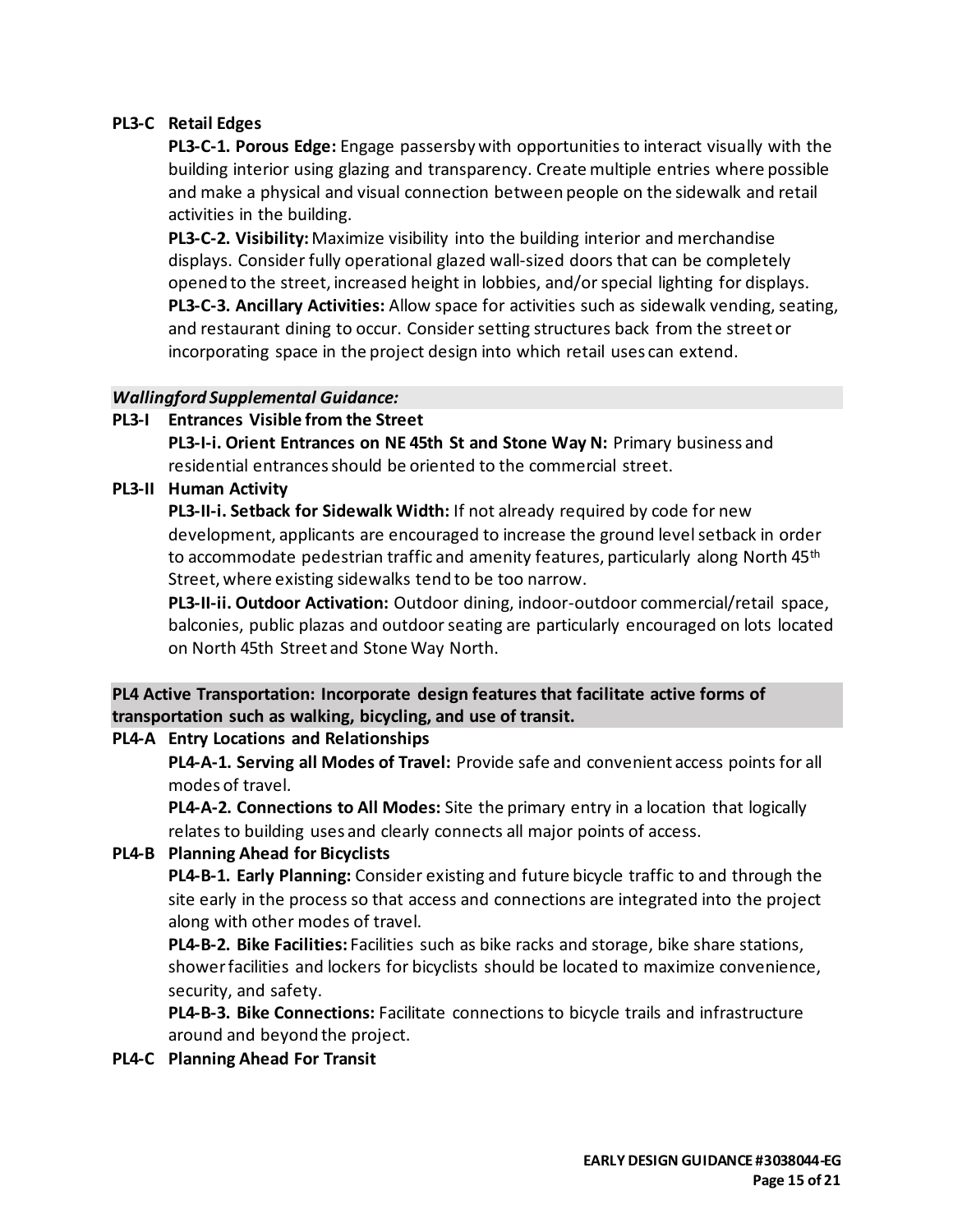**PL4-C-1. Influence on Project Design:** Identify how a transit stop (planned or built) adjacent to or near the site may influence project design, provide opportunities for placemaking.

**PL4-C-2. On-site Transit Stops:** If a transit stop is located onsite, design project-related pedestrian improvements and amenities so that they complement any amenities provided for transit riders.

**PL4-C-3. Transit Connections:** Where no transit stops are on or adjacent to the site, identify where the nearest transit stops and pedestrian routes are and include design features and connections within the project design as appropriate.

### **DESIGN CONCEPT**

### **DC1 Project Uses and Activities: Optimize the arrangement of uses and activities on site.**

### **DC1-A Arrangement of Interior Uses**

**DC1-A-1. Visibility:** Locate uses and services frequently used by the public in visible or prominent areas, such as at entries or along the street front.

**DC1-A-2. Gathering Places:** Maximize the use of any interior or exterior gathering spaces.

**DC1-A-3. Flexibility:** Build in flexibility so the building can adapt over time to evolving needs, such as the ability to change residential space to commercial space as needed. **DC1-A-4. Views and Connections:** Locate interior uses and activities to take advantage of views and physical connections to exterior spaces and uses.

## **DC1-B Vehicular Access and Circulation**

**DC1-B-1. Access Location and Design:** Choose locations for vehicular access, service uses, and delivery areas that minimize conflict between vehicles and non-motorists wherever possible. Emphasize use of the sidewalk for pedestrians, and create safe and attractive conditions for pedestrians, bicyclists, and drivers.

**DC1-B-2. Facilities for Alternative Transportation:** Locate facilities for alternative transportation in prominent locations that are convenient and readily accessible to expected users.

## **DC1-C Parking and Service Uses**

**DC1-C-1. Below-Grade Parking:** Locate parking below grade wherever possible. Where a surface parking lot is the only alternative, locate the parking in rear or side yards, or on lower or less visible portions of the site.

**DC1-C-2. Visual Impacts:** Reduce the visual impacts of parking lots, parking structures, entrances, and related signs and equipment as much as possible.

**DC1-C-3. Multiple Uses:** Design parking areas to serve multiple uses such as children's play space, outdoor gathering areas, sports courts, woonerf, or common space in multifamily projects.

**DC1-C-4. Service Uses:** Locate and design service entries, loading docks, and trash receptacles away from pedestrian areas or to a less visible portion of the site to reduce possible impacts of these facilities on building aesthetics and pedestrian circulation.

### *Wallingford Supplemental Guidance:*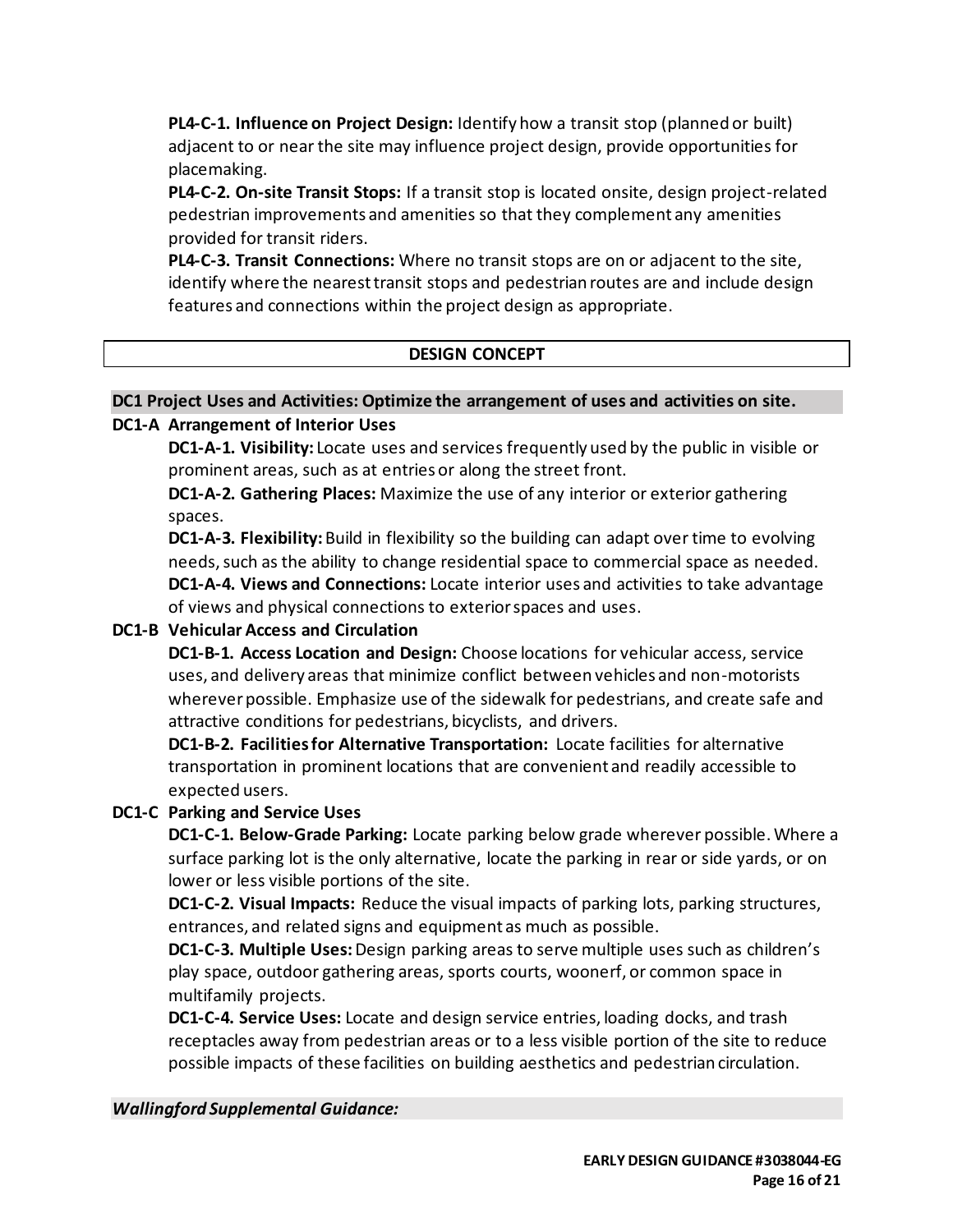### **DC1-I Parking and Vehicle Access**

**DC1-I-i. Structured Parking Entrances:** Locate on side streets or alleys.

**DC1-I-ii. Drive-In Access:** Drive-in facilities whose driveways enter or exit over the main frontage sidewalk are discouraged.

### **DC1-II Location of Parking on Commercial Street Fronts**

**DC1-II-i. Surface Parking Location:** Surface parking areas facing the main street frontages are discouraged.

**DC1-II-ii. Multi-purpose Parking Areas:** Multi-purpose parking areas paved with unit pavers are encouraged (i.e., areas that serve both parking and public open space needs).

### **DC1-III Design of Parking Lots Near Sidewalks**

**DC1-III-i. Parking Impact on Pedestrian Environment:** Minimize visual and physical intrusion of parking lots on pedestrian areas.

a. Narrower curb cut widths are generally supported.

b. Combine arcade or colonnade with landscaping to separate parking areas from sidewalks.

**DC2 Architectural Concept: Develop an architectural concept that will result in a unified and functional design that fits well on the site and within its surroundings.**

### **DC2-A Massing**

**DC2-A-1. Site Characteristics and Uses:** Arrange the mass of the building taking into consideration the characteristics of the site and the proposed uses of the building and its open space.

**DC2-A-2. Reducing Perceived Mass:** Use secondary architectural elements to reduce the perceived mass of larger projects.

### **DC2-B Architectural and Facade Composition**

**DC2-B-1. Façade Composition:** Design all building facades—including alleys and visible roofs— considering the composition and architectural expression of the building as a whole. Ensure that all facades are attractive and well-proportioned.

**DC2-B-2. Blank Walls:** Avoid large blank walls along visible façades wherever possible. Where expanses of blank walls, retaining walls, or garage facades are unavoidable, include uses or design treatments at the street level that have human scale and are designed for pedestrians.

## **DC2-C Secondary Architectural Features**

**DC2-C-1. Visual Depth and Interest:** Add depth to facades where appropriate by incorporating balconies, canopies, awnings, decks, or other secondary elements into the façade design. Add detailing at the street level in order to create interest for the pedestrian and encourage active street life and window shopping (in retail areas). **DC2-C-2. Dual Purpose Elements:** Consider architectural features that can be dual purpose— adding depth, texture, and scale as well as serving other project functions. **DC2-C-3. Fit With Neighboring Buildings:** Use design elements to achieve a successful fit between a building and its neighbors.

**DC2-D Scale and Texture**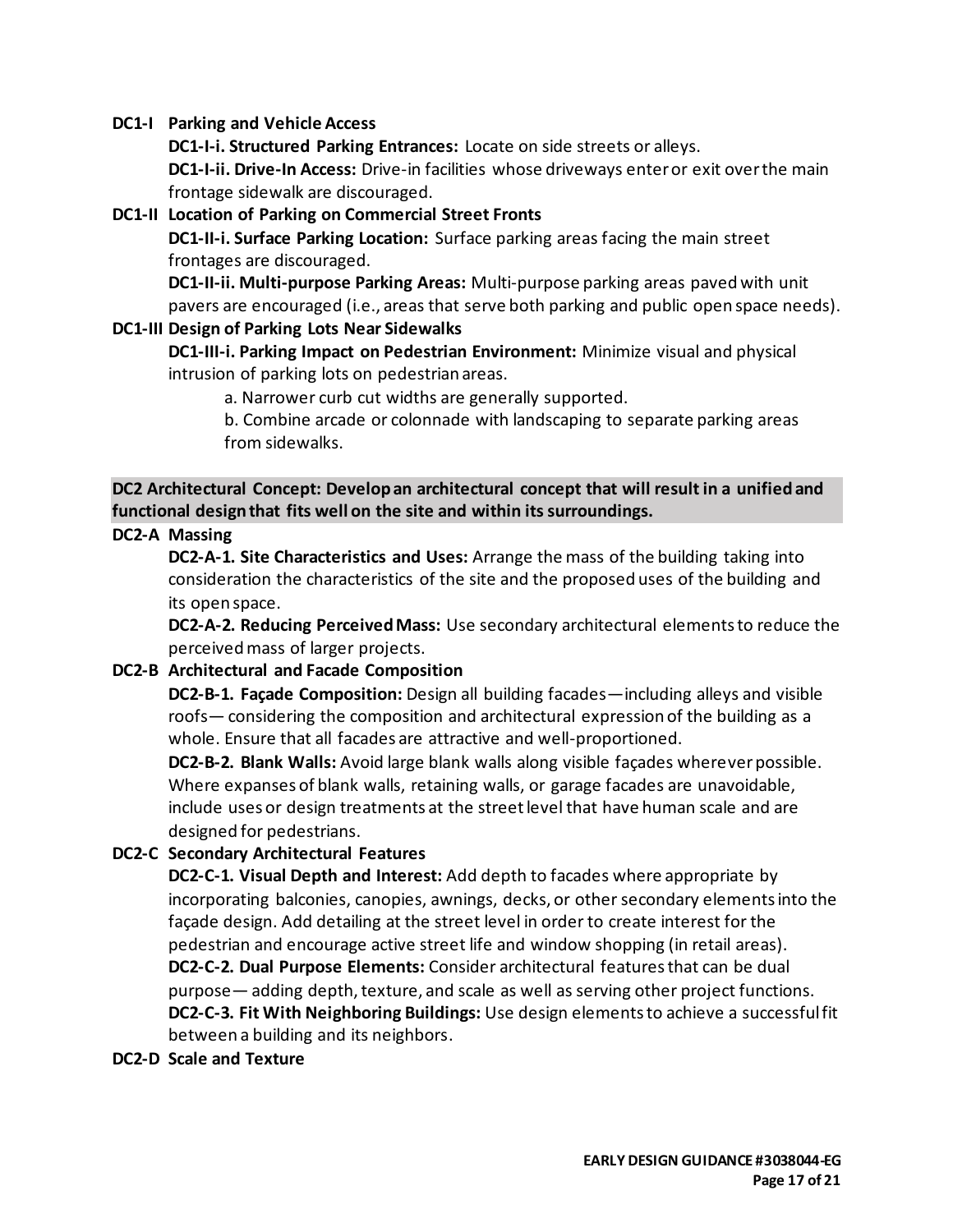**DC2-D-1. Human Scale:** Incorporate architectural features, elements, and details that are of human scale into the building facades, entries, retaining walls, courtyards, and exterior spaces in a manner that is consistent with the overall architectural concept **DC2-D-2. Texture:** Design the character of the building, as expressed in the form, scale, and materials, to strive for a fine-grained scale, or "texture," particularly at the street level and other areas where pedestrians predominate.

### **DC2-E Form and Function**

**DC2-E-1. Legibility and Flexibility:** Strive for a balance between building use legibility and flexibility. Design buildings such that their primary functions and uses can be readily determined from the exterior, making the building easy to access and understand. At the same time, design flexibility into the building so that it may remain useful over time even as specific programmatic needs evolve.

### *Wallingford Supplemental Guidance:*

#### **DC2-I Architectural Concept and Consistency**

**DC2-I-i. Building Massing:** The massing of large buildings should reflect the functions of the building and respond to the scale of traditional buildings by including major façade elements, which help to break the building into smaller pieces.

**DC2-I-ii. Screen Rooftop Systems:** Rooftop building systems (i.e., mechanical and electrical equipment, antennas) should be screened from all key observation points by integrating them into the building design with parapets, screens or other methods. **DC2-I-iii. Architectural Lighting:** Illuminate distinctive features of the building, including entries, signage, canopies, and areas of architectural detail and interest. Encourage

pedestrian scale pole lights along streets and walks.

#### **DC2-I-iv. Signage:**

a. Signage should reflect the pedestrian scale of the neighborhood.

b. Generally, individualized, externally illuminated signs are preferred over internally illuminated, rectangular box signs.

c. Signage should be integrated with the architectural concept of the development in scale, detailing, use of color and materials, and placement.

d. Creative, detailed, artistic and unique signage is encouraged.

e. The use of icons, symbols, graphic logos or designs that represent a service or occupation are preferable to standardized corporate logos.

f. Pole signs of any type are discouraged.

### **DC2-II Human Scale**

**DC2-II-i. Storefront Windows:** Transom or clerestory windows above entrances, display windows and projected bay windows are encouraged.

**DC2-II-ii. Paned Windows:** Multiple paned windows that divide large areas of glass into smaller parts are preferred because they add human scale.

**DC2-II-iii. Durable Materials:** Use durable and well-detailed finish materials:

a. Finish materials that are susceptible to staining, fading or other discoloration are strongly discouraged.

- b. Encourage the use of brick.
- c. Discourage aluminum and vinyl siding, and siding with narrow trim.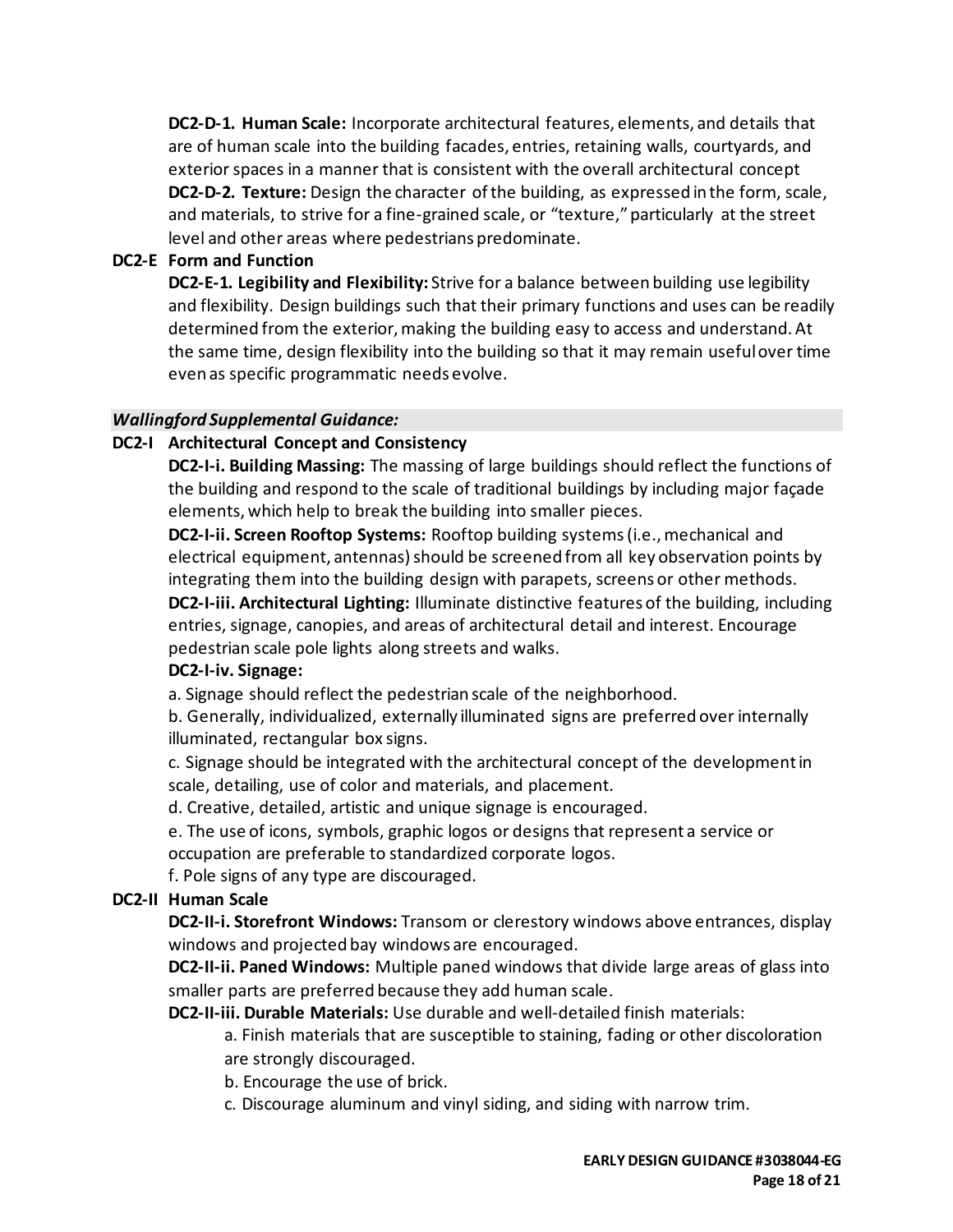### **DC2-III Retaining Walls**

**DC2-III-i. Retaining Wall Surface:** Where retaining walls are unavoidable, a textured surface, inlaid material and/or sensitively designed reveal lines are encouraged.

### **DC3 Open Space Concept: Integrate open space design with the building design so that they complement each other.**

### **DC3-A Building-Open Space Relationship**

**DC3-A-1. Interior/Exterior Fit:** Develop an open space concept in conjunction with the architectural concept to ensure that interior and exterior spaces relate well to each other and support the functions of the development.

### **DC3-B Open Space Uses and Activities**

**DC3-B-1. Meeting User Needs:** Plan the size, uses, activities, and features of each open space to meet the needs of expected users, ensuring each space has a purpose and function.

**DC3-B-2. Matching Uses to Conditions:** Respond to changing environmental conditions such as seasonal and daily light and weather shifts through open space design and/or programming of open space activities.

**DC3-B-3. Connections to Other Open Space:** Site and design project-related open spaces to connect with, or enhance, the uses and activities of other nearby public open space where appropriate.

**DC3-B-4. Multifamily Open Space:** Design common and private open spaces in multifamily projects for use by all residents to encourage physical activity and social interaction.

## **DC3-C Design**

**DC3-C-1. Reinforce Existing Open Space:** Where a strong open space concept exists in the neighborhood, reinforce existing character and patterns of street tree planting, buffers or treatment of topographic changes. Where no strong patterns exist, initiate a strong open space concept that other projects can build upon in the future.

**DC3-C-2. Amenities/Features:** Create attractive outdoor spaces suited to the uses envisioned for the project.

**DC3-C-3. Support Natural Areas:** Create an open space design that retains and enhances onsite natural areas and connects to natural areas that may exist off-site and may provide habitat for wildlife.

### *Wallingford Supplemental Guidance:*

## **DC3-I Residential Open Space**

**DC3-I-i. At-Grade Open Space:** Maximize open space opportunity at grade (residential or mixed-use projects):

a. Terraces on sloping land that create level yard space, courtyards and front and/or rear yards are all encouraged residential open space techniques.

b. Make use of the building setbacks to create public open space at grade. Open spaces at grade that are 20 x 20 feet or larger and include significant trees are encouraged in exchange for landscape departures.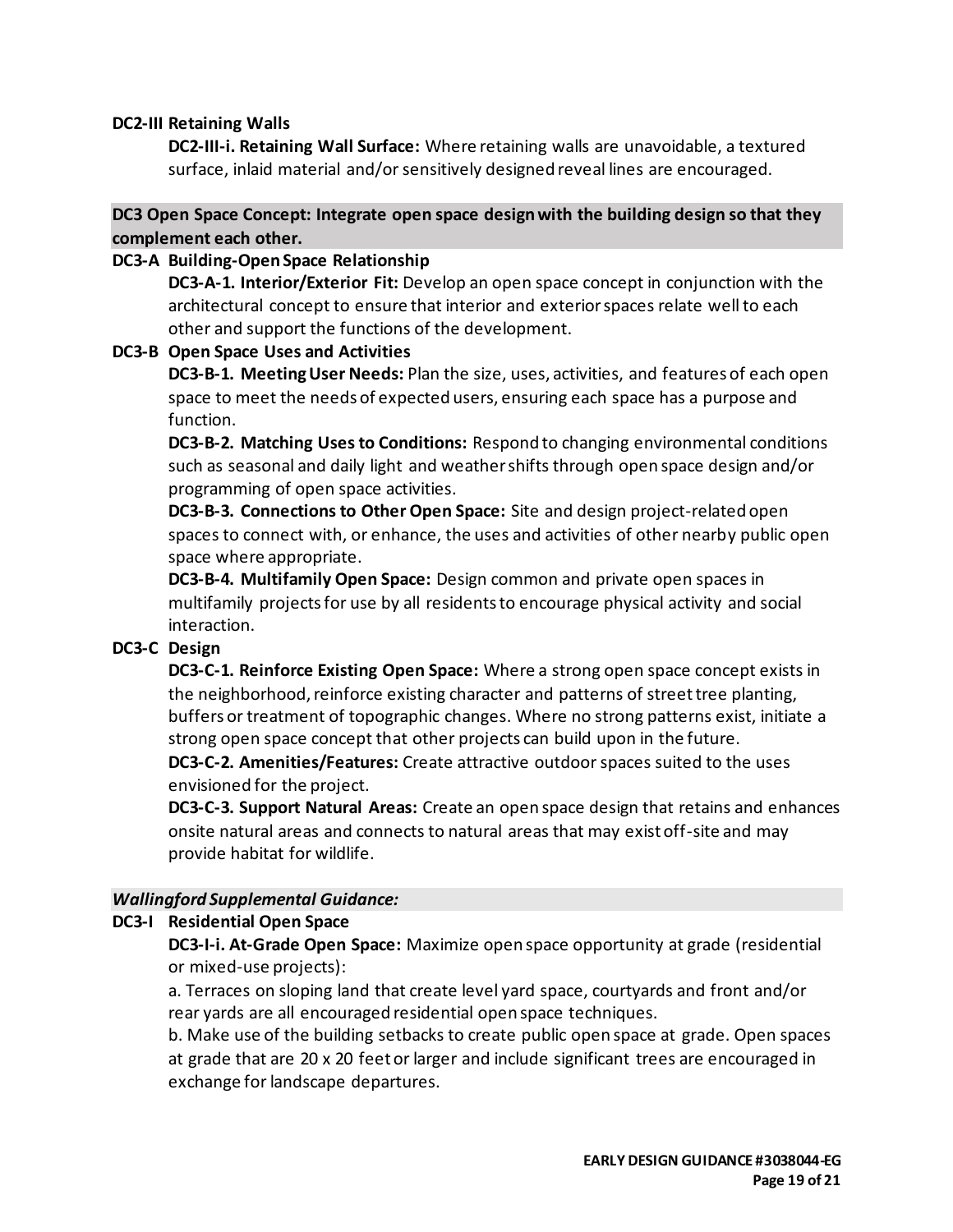**DC4 Exterior Elements and Finishes: Use appropriate and high quality elements and finishes for the building and its open spaces.**

# **DC4-A Exterior Elements and Finishes**

**DC4-A-1. Exterior Finish Materials:** Building exteriors should be constructed of durable and maintainable materials that are attractive even when viewed up close. Materials that have texture, pattern, or lend themselves to a high quality of detailing are encouraged.

**DC4-A-2. Climate Appropriateness:** Select durable and attractive materials that will age well in Seattle's climate, taking special care to detail corners, edges, and transitions.

# **DC4-B Signage**

**DC4-B-1. Scale and Character:** Add interest to the streetscape with exterior signs and attachments that are appropriate in scale and character to the project and its environs. **DC4-B-2. Coordination with Project Design:** Develop a signage plan within the context of architectural and open space concepts, and coordinate the details with façade design, lighting, and other project features to complement the project as a whole, in addition to the surrounding context.

# **DC4-C Lighting**

**DC4-C-1. Functions:** Use lighting both to increase site safety in all locations used by pedestrians and to highlight architectural or landscape details and features such as entries, signs, canopies, plantings, and art.

**DC4-C-2. Avoiding Glare:** Design project lighting based upon the uses on and off site, taking care to provide illumination to serve building needs while avoiding off-site night glare and light pollution.

# **DC4-D Trees, Landscape, and Hardscape Materials**

**DC4-D-1. Choice of Plant Materials:** Reinforce the overall architectural and open space design concepts through the selection of landscape materials.

**DC4-D-2. Hardscape Materials:** Use exterior courtyards, plazas, and other hard surfaced areas as an opportunity to add color, texture, and/or pattern and enliven public areas through the use of distinctive and durable paving materials. Use permeable materials wherever possible.

**DC4-D-3. Long Range Planning:** Select plants that upon maturity will be of appropriate size, scale, and shape to contribute to the site as intended.

**DC4-D-4. Place Making:** Create a landscape design that helps define spaces with significant elements such as trees.

# **DC4-E Project Assembly and Lifespan**

**DC4-E-1. Deconstruction:** When possible, design the project so that it may be deconstructed at the end of its useful lifetime, with connections and assembly techniques that will allow reuse of materials.

## *Wallingford Supplemental Guidance:*

## **DC4-I Landscaping to Reinforce Design Continuity with Adjacent Sites**

**DC4-I-i. Flower Boxes/Planters:** Flower boxes on windowsills and planters at entryways are encouraged.